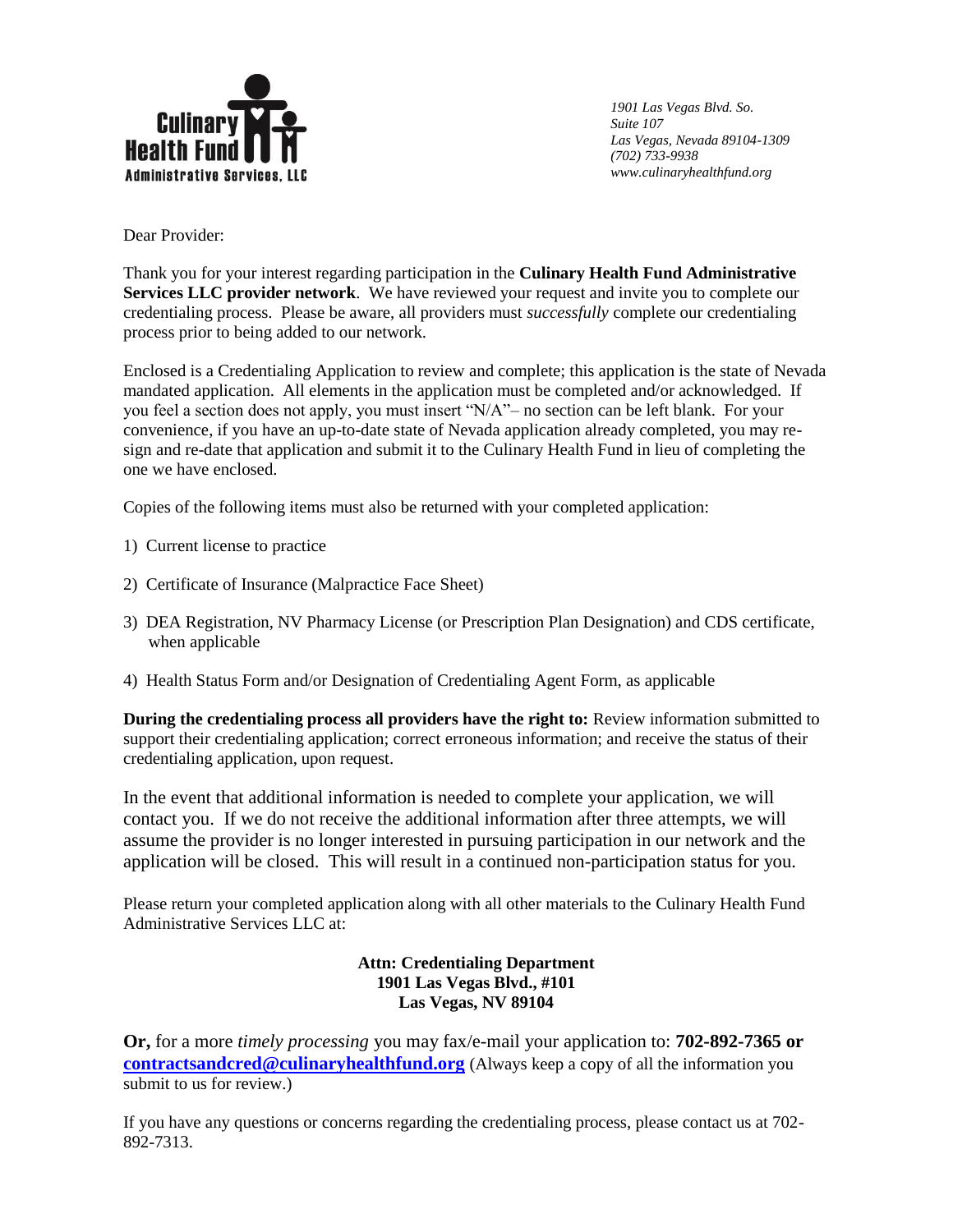**For Credentialing Staff Use Only**

Specialty\_\_\_\_\_\_\_\_\_\_\_\_\_\_\_\_\_\_\_\_\_\_\_\_\_\_\_\_\_\_\_\_\_\_\_\_\_\_\_\_\_\_

Date Application Received\_\_\_\_\_\_\_\_\_\_\_\_\_\_\_\_\_\_\_\_\_\_\_\_\_\_\_\_

Date Application Signature

Attach a recent 2" x 2" passport size photograph for the master file and each facility marked on this application

# **PERSONAL DATA**

# **NOTE: SHADED PORTIONS N/A TO ALLIED HEALTH PROFESSIONALS**

| 1. Name                                                  |                       |                                                                                                     |
|----------------------------------------------------------|-----------------------|-----------------------------------------------------------------------------------------------------|
|                                                          |                       |                                                                                                     |
|                                                          |                       |                                                                                                     |
|                                                          |                       |                                                                                                     |
|                                                          |                       |                                                                                                     |
| 8A. Other Tax ID's (Attach separate sheet if applicable) |                       |                                                                                                     |
|                                                          |                       |                                                                                                     |
|                                                          |                       |                                                                                                     |
|                                                          |                       |                                                                                                     |
| 12. Name of Spouse/Significant Other                     |                       |                                                                                                     |
| 13. Local Residence                                      |                       |                                                                                                     |
| <b>Complete Address</b>                                  |                       |                                                                                                     |
| Telephone Number                                         | <b>E-Mail Address</b> |                                                                                                     |
|                                                          |                       | 14. Date of Relocation to NV (If Applicable) Date Expected to Begin Practice                        |
|                                                          |                       |                                                                                                     |
| Current Address (if different from above)                |                       |                                                                                                     |
|                                                          |                       | 15. Alternate Care of Hospitalized Patients: If you do not apply for admitting privileges, list the |

name/names of physicians or groups with whom you have established a current hospital admission coverage agreement:

\_\_\_\_\_\_\_\_\_\_\_\_\_\_\_\_\_\_\_\_\_\_\_\_\_\_\_\_\_\_\_\_\_\_\_\_\_\_\_\_\_\_\_\_\_\_\_\_\_\_\_\_\_\_\_\_\_\_\_\_\_\_\_\_\_\_\_\_\_\_\_\_\_\_\_\_\_\_\_\_\_\_\_\_\_\_\_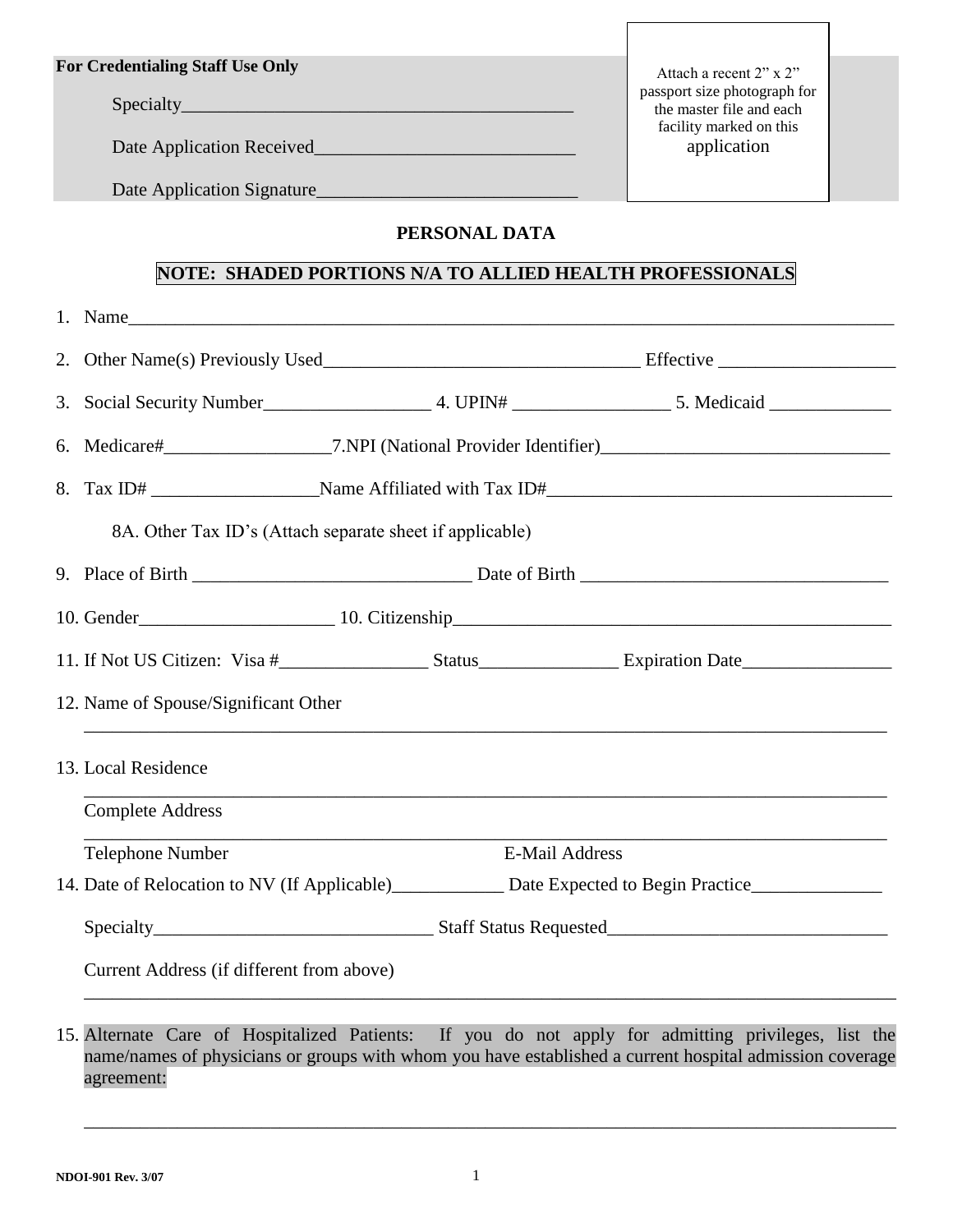## **OFFICE INFORMATION**

16. Local Primary Practice/Group Name\_\_\_\_\_\_\_\_\_\_\_\_\_\_\_\_\_\_\_\_\_\_\_\_\_\_\_\_\_\_\_\_\_\_\_\_\_\_\_\_\_\_\_\_\_\_\_\_\_\_\_\_\_\_\_\_

|                                                                                                            | <b>Complete Office Address</b>                                                                                                                         |                   |                                                                                                                                                                                                                               |    |
|------------------------------------------------------------------------------------------------------------|--------------------------------------------------------------------------------------------------------------------------------------------------------|-------------------|-------------------------------------------------------------------------------------------------------------------------------------------------------------------------------------------------------------------------------|----|
| <b>Office Phone</b>                                                                                        |                                                                                                                                                        | <b>FAX Number</b> | E-Mail                                                                                                                                                                                                                        |    |
|                                                                                                            |                                                                                                                                                        |                   |                                                                                                                                                                                                                               |    |
|                                                                                                            | 16A. Other Practice Locations (Please attach a separate sheet)                                                                                         |                   |                                                                                                                                                                                                                               |    |
|                                                                                                            |                                                                                                                                                        |                   | 17. Office/Credentialing Contact Name & Address                                                                                                                                                                               |    |
| Title                                                                                                      |                                                                                                                                                        |                   | Phone Number FAX Number E-Mail Address                                                                                                                                                                                        |    |
|                                                                                                            |                                                                                                                                                        |                   |                                                                                                                                                                                                                               |    |
| <b>Office Phone</b>                                                                                        |                                                                                                                                                        | FAX Number        | E-Mail                                                                                                                                                                                                                        |    |
|                                                                                                            |                                                                                                                                                        |                   |                                                                                                                                                                                                                               |    |
|                                                                                                            |                                                                                                                                                        |                   | 20. Practitioner Call Coverage expression and the contract of the contract of the contract of the contract of the contract of the contract of the contract of the contract of the contract of the contract of the contract of |    |
|                                                                                                            | 21. Are you currently accepting new patients into your practice? _____ YES _____ NO<br>(If NO, your name may not appear in the Managed Care directory) |                   |                                                                                                                                                                                                                               |    |
|                                                                                                            |                                                                                                                                                        |                   | 22. Office Hours _____________Monday _____________Tuesday ________________Wednesday                                                                                                                                           |    |
|                                                                                                            |                                                                                                                                                        |                   |                                                                                                                                                                                                                               |    |
|                                                                                                            |                                                                                                                                                        |                   |                                                                                                                                                                                                                               |    |
|                                                                                                            |                                                                                                                                                        |                   |                                                                                                                                                                                                                               |    |
|                                                                                                            | 25. Office accessible to disabled pursuant to ADA guidelines? ____YES ____NO                                                                           |                   |                                                                                                                                                                                                                               |    |
|                                                                                                            | 26. Languages (other than English) Spoken in Your Office                                                                                               |                   |                                                                                                                                                                                                                               |    |
|                                                                                                            |                                                                                                                                                        |                   |                                                                                                                                                                                                                               |    |
|                                                                                                            |                                                                                                                                                        |                   | B. By Staff                                                                                                                                                                                                                   |    |
|                                                                                                            |                                                                                                                                                        |                   | 27. Do you wish to have these languages listed in a Provider Directory? _____YES _____NO                                                                                                                                      |    |
|                                                                                                            | 28. Do you accept Medicare assignment? _____YES ____NO                                                                                                 |                   |                                                                                                                                                                                                                               |    |
| 29. Is your office within twenty (20) minutes of the facilities at which you have privileges? ____YES ____ |                                                                                                                                                        |                   |                                                                                                                                                                                                                               | NO |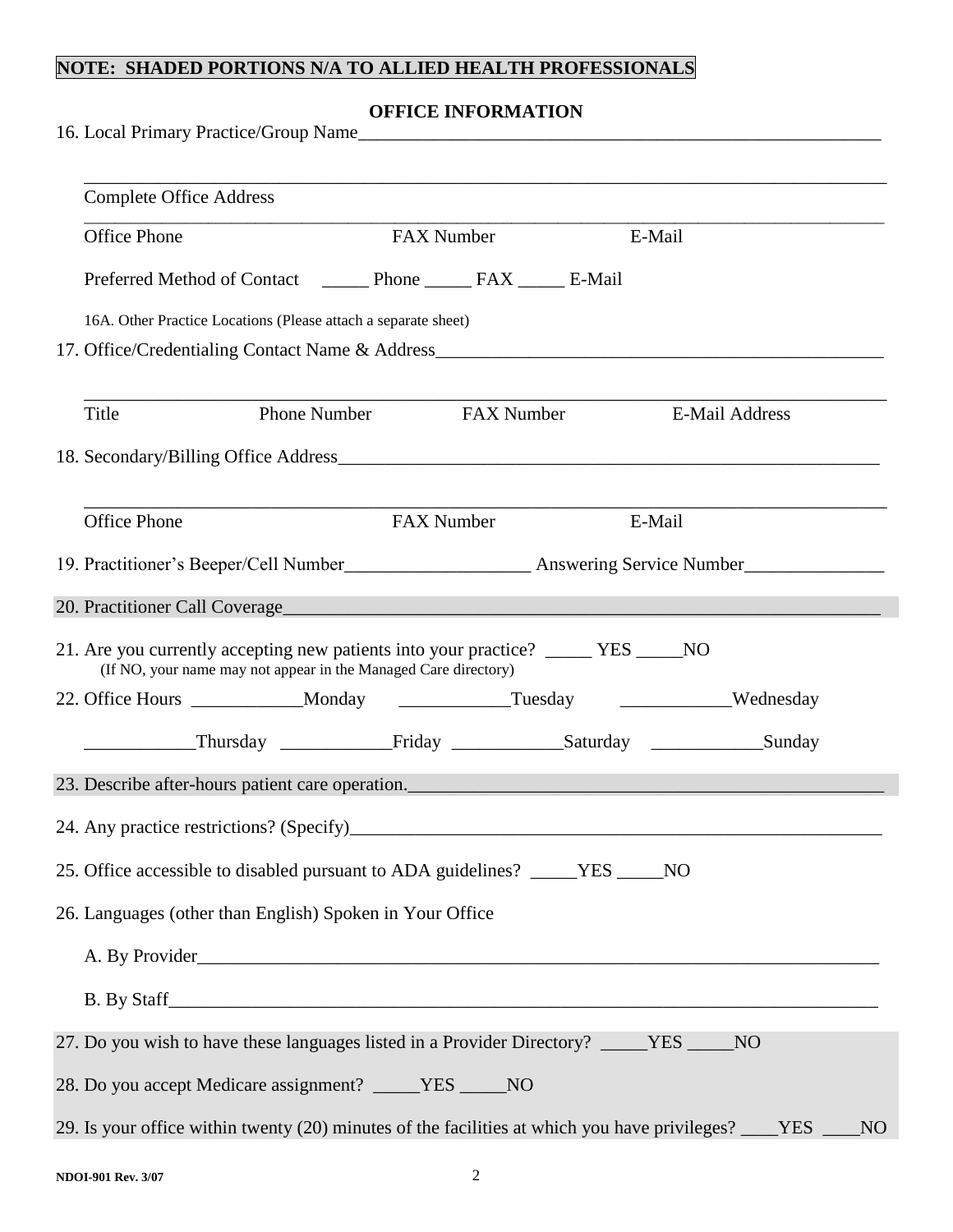|                                              | 34. Do you wish to be listed (for Managed Care) as _____PCP _____Specialist _____Both |                             |                                                                                                     |
|----------------------------------------------|---------------------------------------------------------------------------------------|-----------------------------|-----------------------------------------------------------------------------------------------------|
|                                              | PROFESSIONAL LICENSES                                                                 | Attach copies of license(s) |                                                                                                     |
|                                              |                                                                                       |                             | 35. Nevada Medical/Dental/AHP license #___________Date Issued_____________Date Expires ____________ |
| <b>Other State Licenses:</b><br><b>State</b> | Number                                                                                | <b>Issue Date</b>           | <b>Expiration Date</b>                                                                              |
|                                              |                                                                                       |                             |                                                                                                     |
|                                              |                                                                                       |                             |                                                                                                     |
|                                              |                                                                                       |                             |                                                                                                     |
|                                              |                                                                                       |                             |                                                                                                     |
|                                              | DEA AND NEVADA STATE PHARMACY REGISTRATION<br>Attach copies of certificates           |                             |                                                                                                     |
|                                              |                                                                                       |                             |                                                                                                     |
| Nevada State Pharmacy #                      |                                                                                       |                             |                                                                                                     |
| Other State Pharmacy Licenses:               |                                                                                       |                             |                                                                                                     |
| <b>State</b>                                 | Number                                                                                | <b>Issue Date</b>           | <b>Expiration Date</b>                                                                              |
|                                              |                                                                                       |                             |                                                                                                     |
|                                              |                                                                                       |                             |                                                                                                     |
|                                              |                                                                                       |                             |                                                                                                     |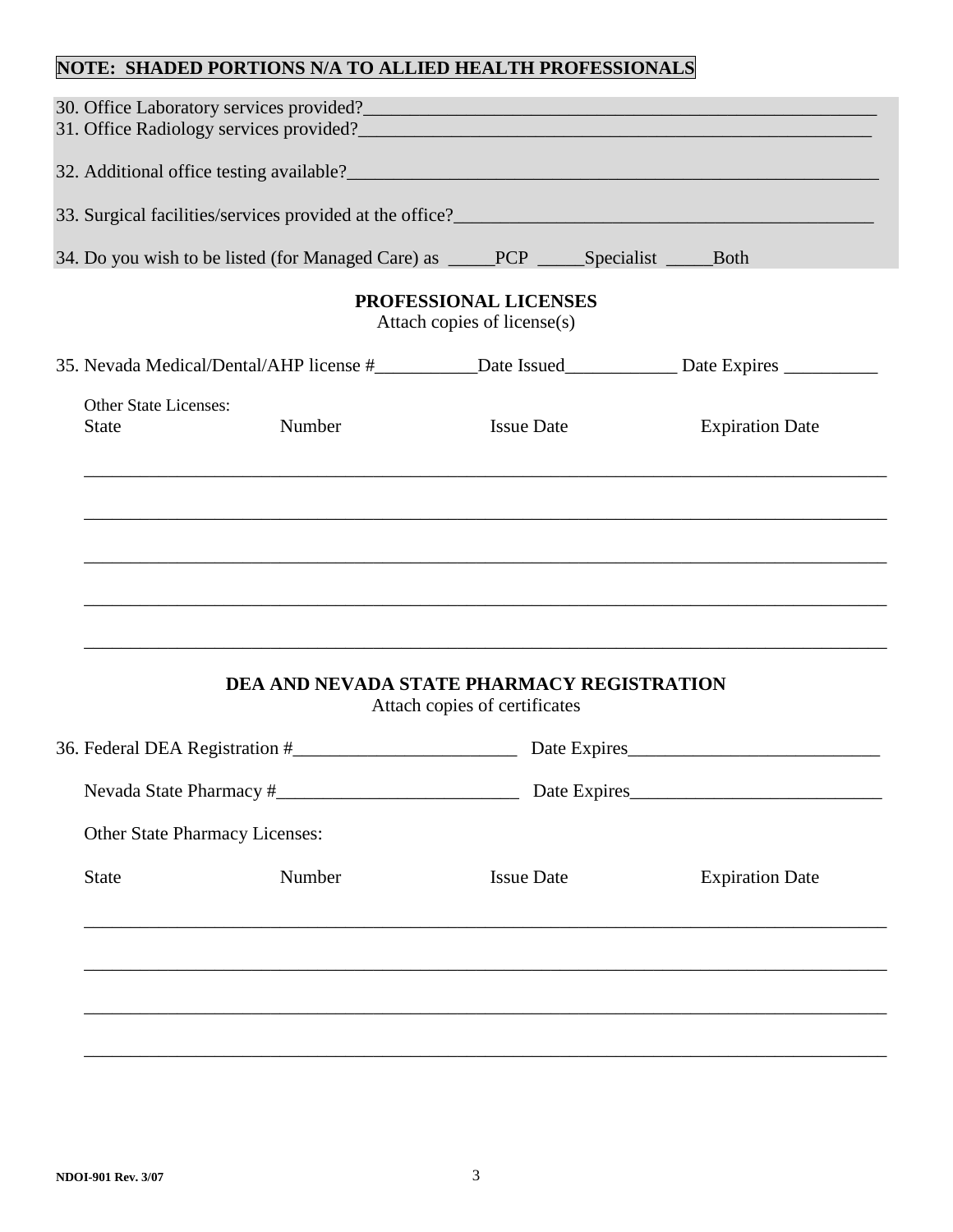| 37. Examinations Taken - Attach Copies     |                       |
|--------------------------------------------|-----------------------|
| ECFMG No                                   | Date of Certification |
| FLEX Exam                                  | Date Taken            |
| USMLE No.                                  | Date Taken            |
| <b>National Board of Medical Examiners</b> | Date Taken            |

38. Other Training or Certification (Check and complete all that apply, attach copies for hospitals only)

| <b>TYPE</b>  | <b>Date of Certification</b> | <b>Expiration Date</b> |
|--------------|------------------------------|------------------------|
| <b>CPR</b>   |                              |                        |
| <b>ACLS</b>  |                              |                        |
| <b>ATLS</b>  |                              |                        |
| <b>BLS</b>   |                              |                        |
| <b>NALS</b>  |                              |                        |
| <b>PALS</b>  |                              |                        |
| <b>OTHER</b> |                              |                        |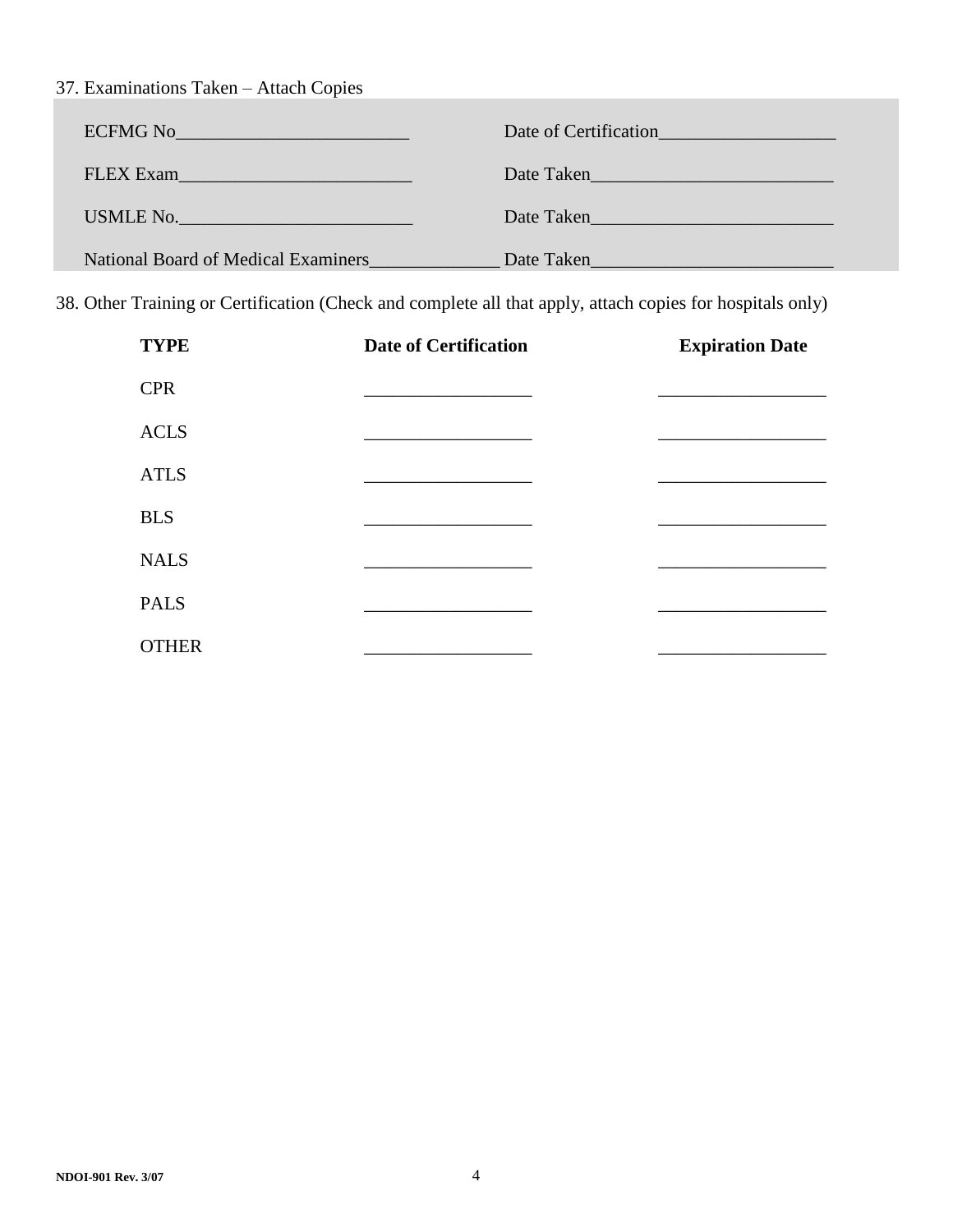# EDUCATION/TRAINING

39. Pre-Medical/Dental/AHP Education

| <b>Facility Name</b>                  |            |                  |
|---------------------------------------|------------|------------------|
| <b>Mailing Address</b>                |            |                  |
| Phone                                 | <b>FAX</b> |                  |
| FROM: Mo/Yr                           | TO: Mo/Yr  | Degree Earned    |
| 40. Medical/Dental/AHP Education      |            |                  |
| <b>Facility Name</b>                  |            |                  |
| <b>Mailing Address</b>                |            |                  |
| Phone                                 | <b>FAX</b> |                  |
| FROM: Mo/Yr                           | TO: Mo/Yr  | Degree Earned    |
| 41. <b>Internship</b> (if applicable) |            | (Specialty)      |
| <b>Facility Name</b>                  |            |                  |
| <b>Mailing Address</b>                |            |                  |
| Phone                                 | <b>FAX</b> |                  |
| FROM: Mo/Yr                           | TO: Mo/Yr  | Program Director |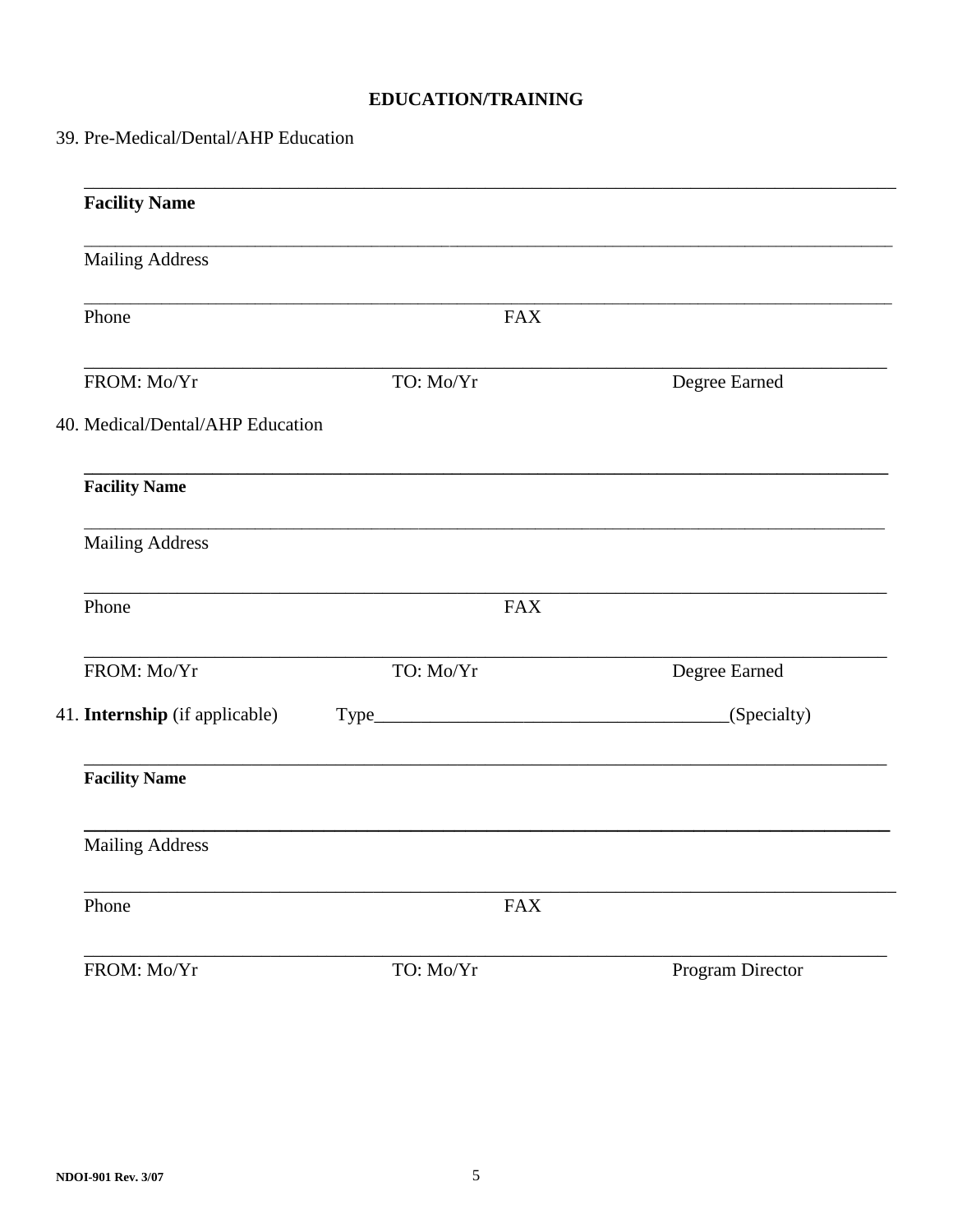| 42. <b>Internship</b> (if applicable) |           |            |                  |
|---------------------------------------|-----------|------------|------------------|
| <b>Facility Name</b>                  |           |            |                  |
| <b>Mailing Address</b>                |           |            |                  |
| Phone                                 |           | <b>FAX</b> |                  |
| FROM: Mo/Yr                           | TO: Mo/Yr |            | Program Director |
| 43. Residency (if applicable)         |           |            |                  |
| <b>Facility Name</b>                  |           |            |                  |
| <b>Mailing Address</b>                |           |            |                  |
| Phone                                 |           | <b>FAX</b> |                  |
| FROM: Mo/Yr                           | TO: Mo/Yr |            | Program Director |
|                                       |           |            |                  |
| <b>Facility Name</b>                  |           |            |                  |
| <b>Mailing Address</b>                |           |            |                  |
| Phone                                 |           | <b>FAX</b> |                  |
| FROM: Mo/Yr<br>Phone                  | TO: Mo/Yr | <b>FAX</b> | Program Director |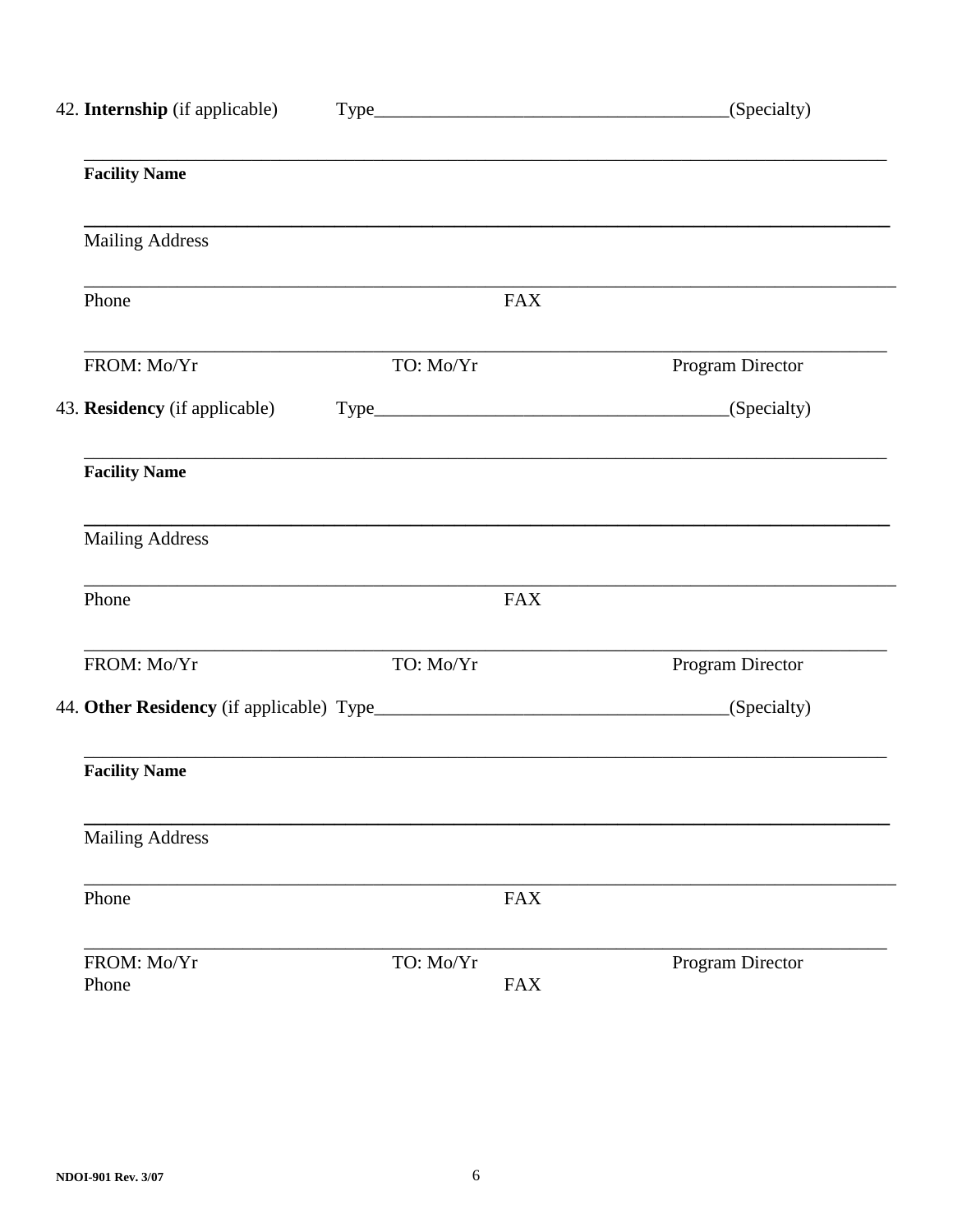| 45. Fellowship (if applicable) |                                                                                              | (Specialty)      |
|--------------------------------|----------------------------------------------------------------------------------------------|------------------|
| <b>Facility Name</b>           |                                                                                              |                  |
| <b>Mailing Address</b>         |                                                                                              |                  |
| Phone                          | <b>FAX</b>                                                                                   |                  |
| FROM: Mo/Yr                    | TO: Mo/Yr                                                                                    | Program Director |
| 46. Fellowship (if applicable) |                                                                                              | (Specialty)      |
| <b>Facility Name</b>           |                                                                                              |                  |
| <b>Mailing Address</b>         |                                                                                              |                  |
| Phone                          | <b>FAX</b>                                                                                   |                  |
| FROM: Mo/Yr                    | TO: Mo/Yr                                                                                    | Program Director |
| (if applicable)                | 47. Fifth Pathway (Required to be completed by Non-USA Grads in lieu of ECFMG Certification) |                  |
| <b>Facility Name</b>           |                                                                                              |                  |
| <b>Mailing Address</b>         |                                                                                              |                  |
| Phone                          | <b>FAX</b>                                                                                   |                  |
| FROM: Mo/Yr                    | TO: Mo/Yr                                                                                    | Program Director |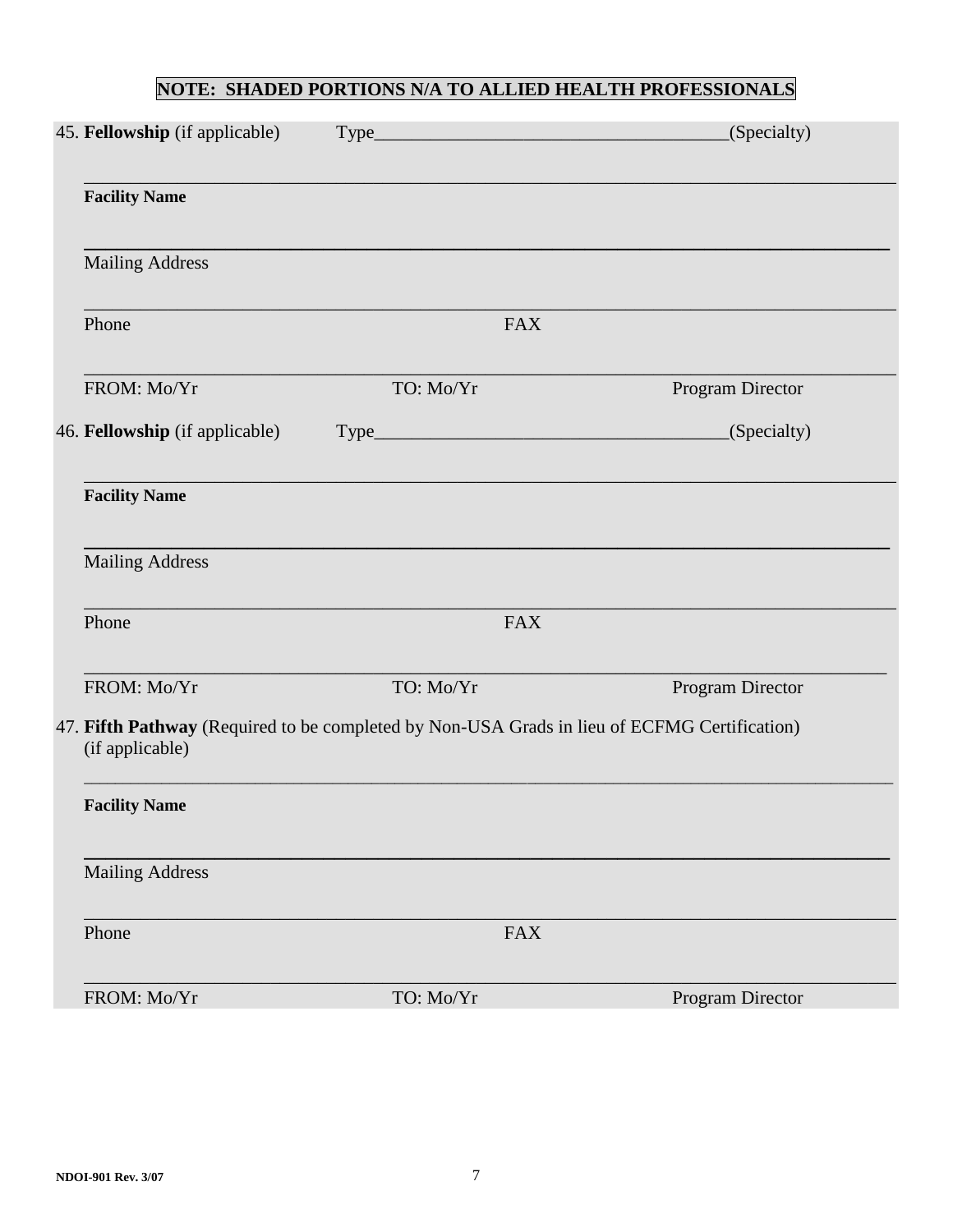# OTHER POST GRADUATE EDUCATION

List in chronological order and include copies of certificates

|            | Specialty & Degree Awarded |
|------------|----------------------------|
|            |                            |
| <b>FAX</b> |                            |
| TO: Mo/Yr  | Program Director           |
|            |                            |
|            |                            |
| <b>FAX</b> |                            |
| TO: Mo/Yr  | Program Director           |
|            |                            |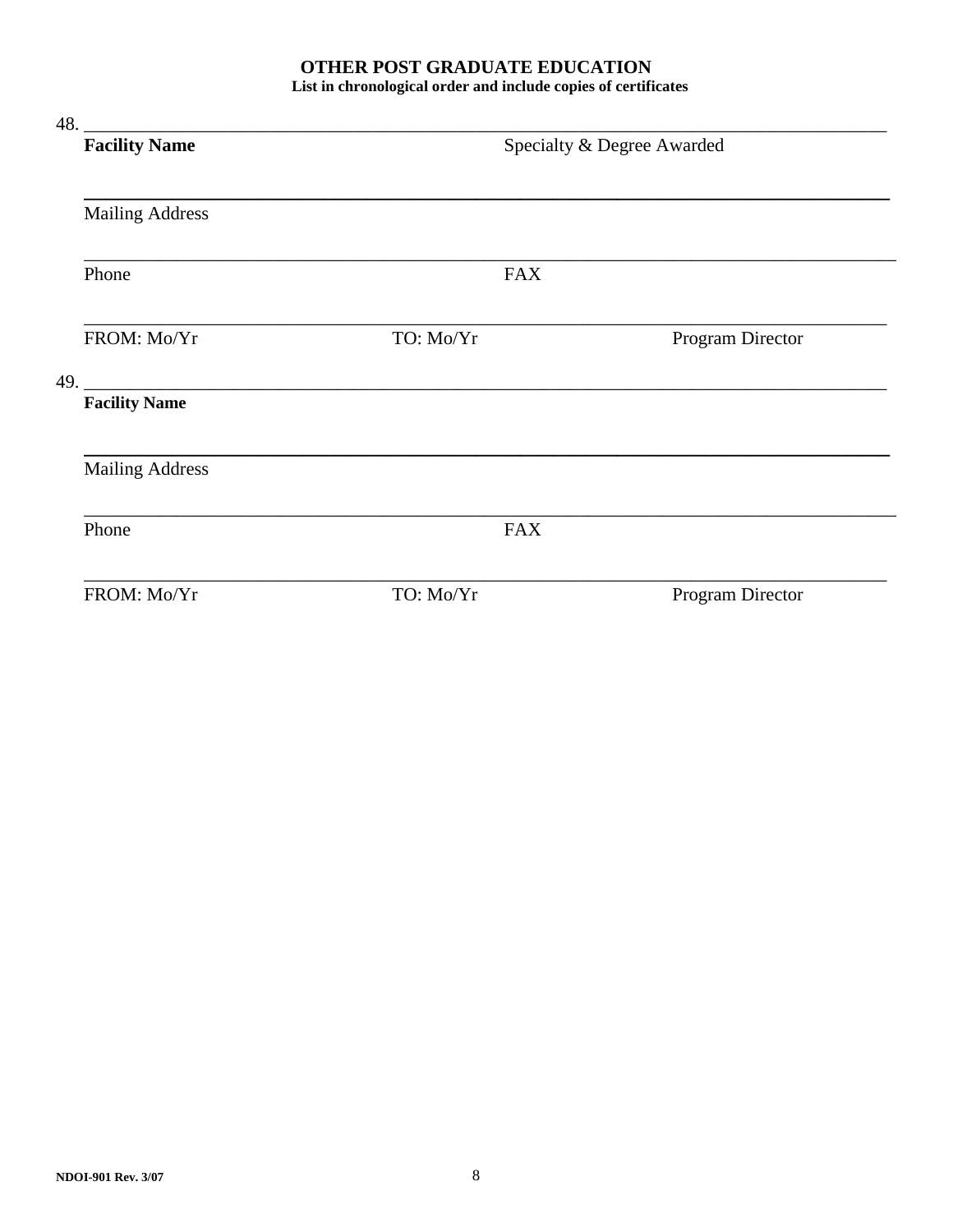## **BOARD CERTIFICATIONS**

Attach copy of certificate(s)

This section pertains to specialty boards that are organized and recognized by the American Board of Medical Specialties or American Osteopathic Association. (AHPs List Board certification as applicable)

| <b>Name of Specialty Board</b><br><b>Mailing Address</b><br><b>Name of Specialty Board</b><br>,我们也不能在这里的时候,我们也不能在这里的时候,我们也不能会在这里的时候,我们也不能会在这里的时候,我们也不能会在这里的时候,我们也不能会在这里的时候,我们也不<br><b>Mailing Address</b><br><b>Name of Specialty Board</b><br><u> 1980 - Johann Barn, mars an t-Amerikaansk politiker (* 1908)</u><br><b>Mailing Address</b><br>53. Other Board Certification Contract of the Contract of the Contract of the Contract of the Contract of the Contract of the Contract of the Contract of the Contract of the Contract of the Contract of the Contract of the<br><b>MILITARY SERVICE</b><br>Attach copy of discharge papers.<br>54. Have you ever served or are you currently serving in the United States Military? _____ YES _____ NO<br>DD214 (provide copy with application) |     |  |
|---------------------------------------------------------------------------------------------------------------------------------------------------------------------------------------------------------------------------------------------------------------------------------------------------------------------------------------------------------------------------------------------------------------------------------------------------------------------------------------------------------------------------------------------------------------------------------------------------------------------------------------------------------------------------------------------------------------------------------------------------------------------------------------------------|-----|--|
|                                                                                                                                                                                                                                                                                                                                                                                                                                                                                                                                                                                                                                                                                                                                                                                                   |     |  |
|                                                                                                                                                                                                                                                                                                                                                                                                                                                                                                                                                                                                                                                                                                                                                                                                   |     |  |
|                                                                                                                                                                                                                                                                                                                                                                                                                                                                                                                                                                                                                                                                                                                                                                                                   |     |  |
| $51.$ $\overline{\phantom{1}}$<br>If you have ever failed a board examination, please indicate Board and date_________________________<br>If you have ever failed a board examination, please indicate Board and date_________________________                                                                                                                                                                                                                                                                                                                                                                                                                                                                                                                                                    |     |  |
|                                                                                                                                                                                                                                                                                                                                                                                                                                                                                                                                                                                                                                                                                                                                                                                                   |     |  |
|                                                                                                                                                                                                                                                                                                                                                                                                                                                                                                                                                                                                                                                                                                                                                                                                   |     |  |
|                                                                                                                                                                                                                                                                                                                                                                                                                                                                                                                                                                                                                                                                                                                                                                                                   |     |  |
|                                                                                                                                                                                                                                                                                                                                                                                                                                                                                                                                                                                                                                                                                                                                                                                                   |     |  |
|                                                                                                                                                                                                                                                                                                                                                                                                                                                                                                                                                                                                                                                                                                                                                                                                   |     |  |
|                                                                                                                                                                                                                                                                                                                                                                                                                                                                                                                                                                                                                                                                                                                                                                                                   |     |  |
|                                                                                                                                                                                                                                                                                                                                                                                                                                                                                                                                                                                                                                                                                                                                                                                                   | 52. |  |
|                                                                                                                                                                                                                                                                                                                                                                                                                                                                                                                                                                                                                                                                                                                                                                                                   |     |  |
|                                                                                                                                                                                                                                                                                                                                                                                                                                                                                                                                                                                                                                                                                                                                                                                                   |     |  |
|                                                                                                                                                                                                                                                                                                                                                                                                                                                                                                                                                                                                                                                                                                                                                                                                   |     |  |
|                                                                                                                                                                                                                                                                                                                                                                                                                                                                                                                                                                                                                                                                                                                                                                                                   |     |  |
|                                                                                                                                                                                                                                                                                                                                                                                                                                                                                                                                                                                                                                                                                                                                                                                                   |     |  |
|                                                                                                                                                                                                                                                                                                                                                                                                                                                                                                                                                                                                                                                                                                                                                                                                   |     |  |
|                                                                                                                                                                                                                                                                                                                                                                                                                                                                                                                                                                                                                                                                                                                                                                                                   |     |  |
|                                                                                                                                                                                                                                                                                                                                                                                                                                                                                                                                                                                                                                                                                                                                                                                                   |     |  |
|                                                                                                                                                                                                                                                                                                                                                                                                                                                                                                                                                                                                                                                                                                                                                                                                   |     |  |
|                                                                                                                                                                                                                                                                                                                                                                                                                                                                                                                                                                                                                                                                                                                                                                                                   |     |  |
|                                                                                                                                                                                                                                                                                                                                                                                                                                                                                                                                                                                                                                                                                                                                                                                                   |     |  |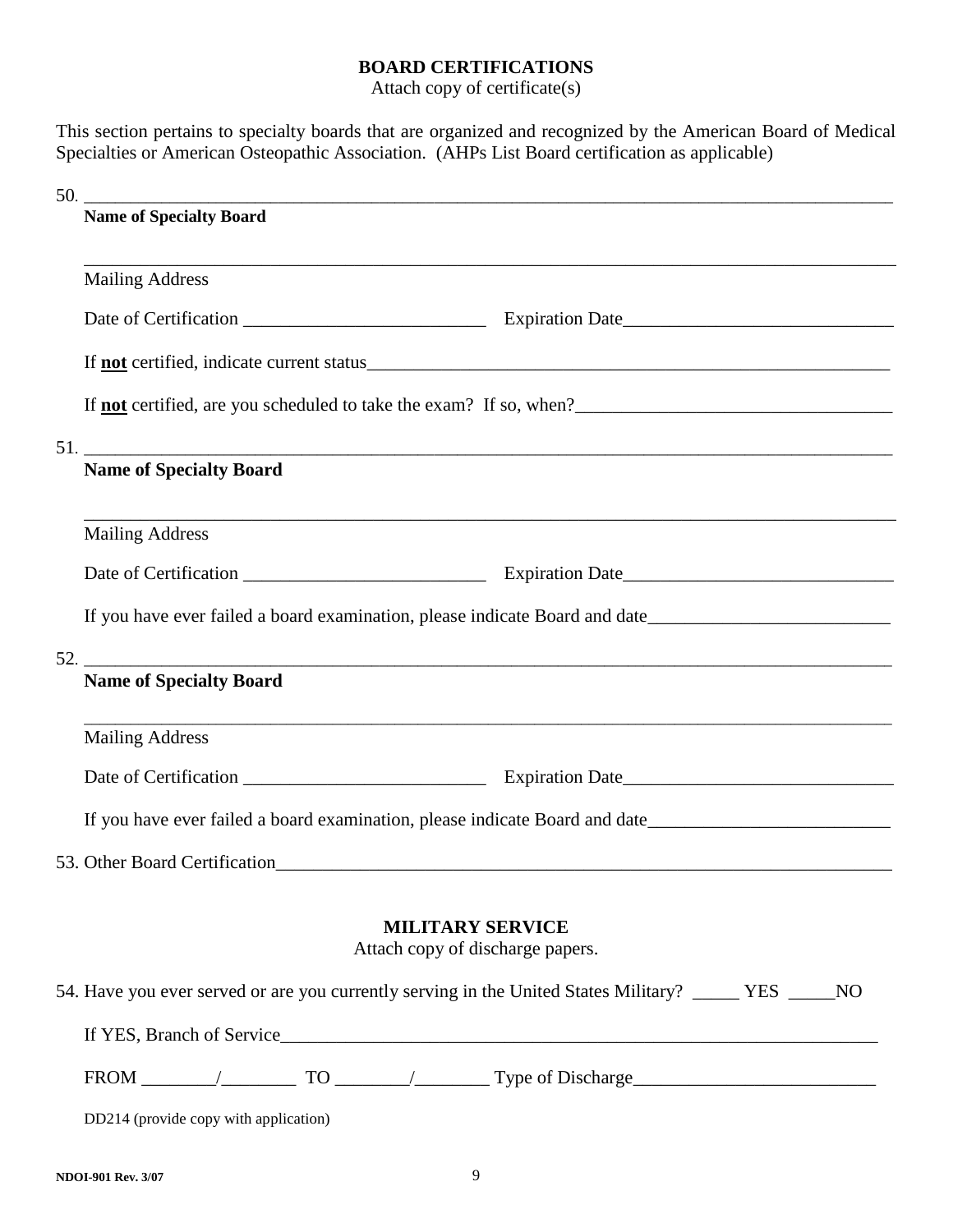# **EMPLOYED FACULTY POSITIONS AND ACADEMIC AFFILIATIONS**

List in chronological order. Do not include hospital staff memberships or surgical center affiliations.

| 55.                    |                   |           |
|------------------------|-------------------|-----------|
| <b>Facility Name</b>   | FROM: Mo/Yr       | TO: Mo/Yr |
| <b>Mailing Address</b> |                   |           |
| <b>Phone Number</b>    | <b>FAX Number</b> |           |
| Position               | Department        |           |
| Reason for Leaving     |                   |           |
| <b>Facility Name</b>   | FROM: Mo/Yr       | TO: Mo/Yr |
| <b>Mailing Address</b> |                   |           |
| <b>Phone Number</b>    | <b>FAX Number</b> |           |
| Position               | Department        |           |
| Reason for Leaving     |                   |           |
| 57.                    |                   |           |
| <b>Facility Name</b>   | FROM: Mo/Yr       | TO: Mo/Yr |
| <b>Mailing Address</b> |                   |           |
| <b>Phone Number</b>    | FAX Number        |           |
| Position               | Department        |           |
| Reason for Leaving     |                   |           |
|                        |                   |           |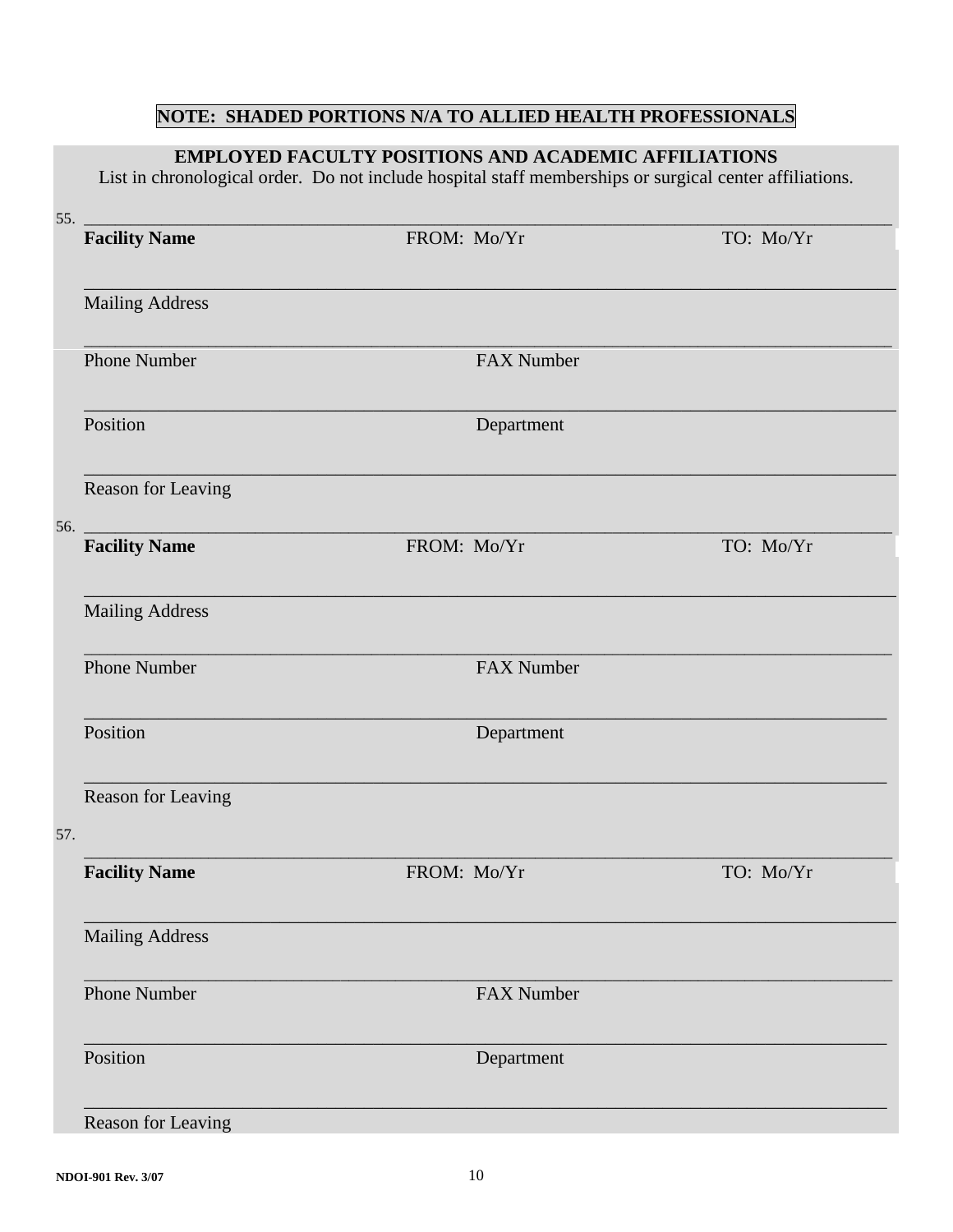## PRIVATE PRACTICE AND OTHER

List any private practice affiliations or other employment since completion of medical/dental/AHP school. For any time period not covered by an affiliation or training, please provide a written explanation.

| 58.                                |                   |           |
|------------------------------------|-------------------|-----------|
| <b>Affiliated With</b>             | FROM: Mo/Yr       | TO: Mo/Yr |
| Person to Contact for Verification |                   |           |
| <b>Mailing Address</b>             |                   |           |
| <b>Phone Number</b>                | <b>FAX Number</b> |           |
|                                    |                   |           |
| <b>Affiliated With</b>             | FROM: Mo/Yr       | TO: Mo/Yr |
| Person to Contact for Verification |                   |           |
| <b>Mailing Address</b>             |                   |           |
| <b>Phone Number</b>                | <b>FAX Number</b> |           |
| 60.                                |                   |           |
| <b>Affiliated With</b>             | FROM: Mo/Yr       | TO: Mo/Yr |
| Person to Contact for Verification |                   |           |
| <b>Mailing Address</b>             |                   |           |
| <b>Phone Number</b>                | <b>FAX Number</b> |           |
| <b>Affiliated With</b>             | FROM: Mo/Yr       | TO: Mo/Yr |
| Person to Contact for Verification |                   |           |
| <b>Mailing Address</b>             |                   |           |
| <b>Phone Number</b>                | <b>FAX Number</b> |           |
|                                    |                   |           |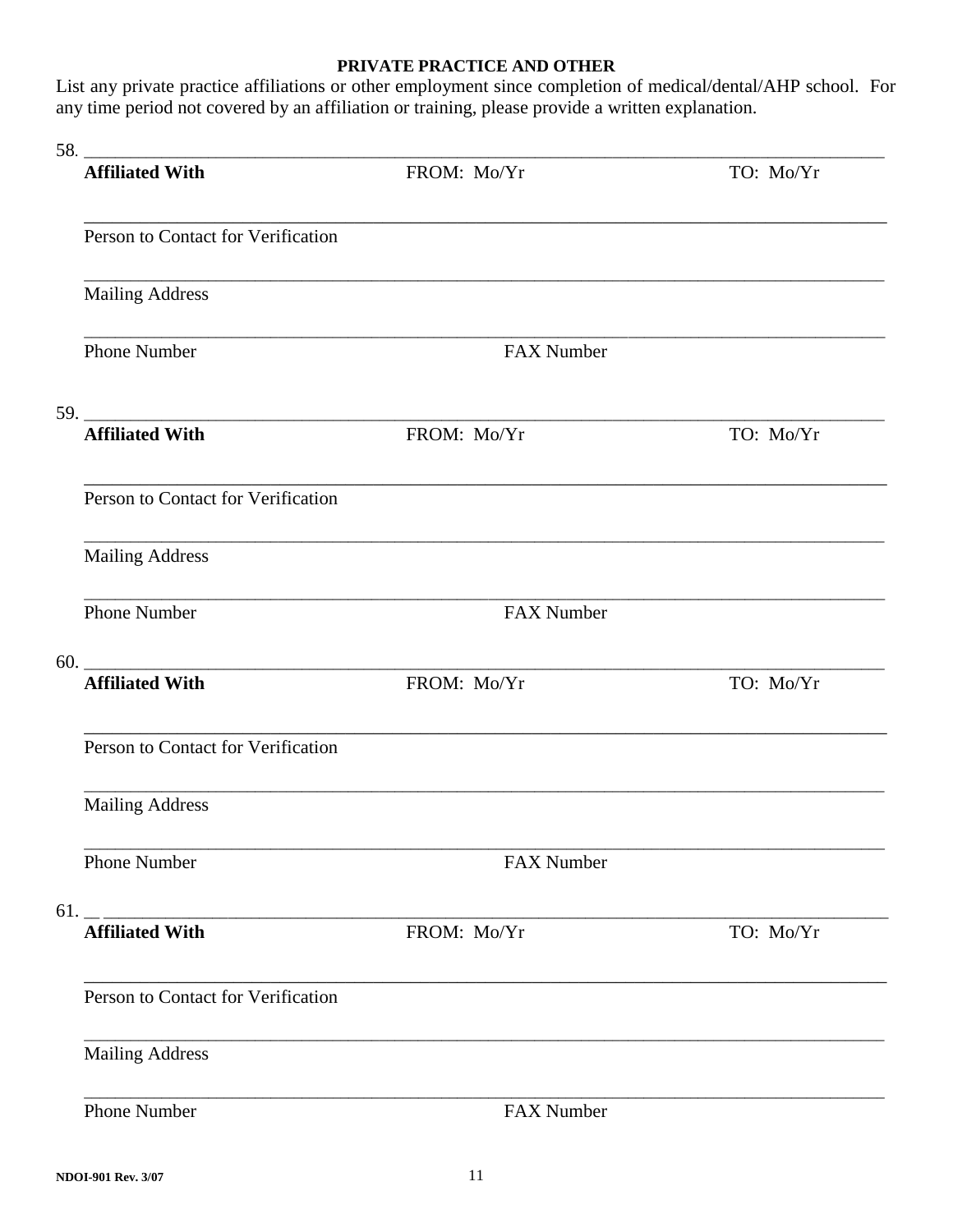# **Affiliated With**

FROM: Mo/Yr

| Person to Contact for Verification |                   |           |
|------------------------------------|-------------------|-----------|
| <b>Mailing Address</b>             |                   |           |
| <b>Phone Number</b>                | <b>FAX Number</b> |           |
| 63.                                |                   |           |
| <b>Affiliated With</b>             | FROM: Mo/Yr       | TO: Mo/Yr |
| Person to Contact for Verification |                   |           |
| <b>Mailing Address</b>             |                   |           |
| <b>Phone Number</b>                | <b>FAX Number</b> |           |
|                                    |                   |           |
| <b>Affiliated With</b>             | FROM: Mo/Yr       | TO: Mo/Yr |
| Person to Contact for Verification |                   |           |
| <b>Mailing Address</b>             |                   |           |
| <b>Phone Number</b>                | FAX Number        |           |
| 65.<br><b>Affiliated With</b>      | FROM: Mo/Yr       | TO: Mo/Yr |
| Person to Contact for Verification |                   |           |
| <b>Mailing Address</b>             |                   |           |
| <b>Phone Number</b>                | FAX Number        |           |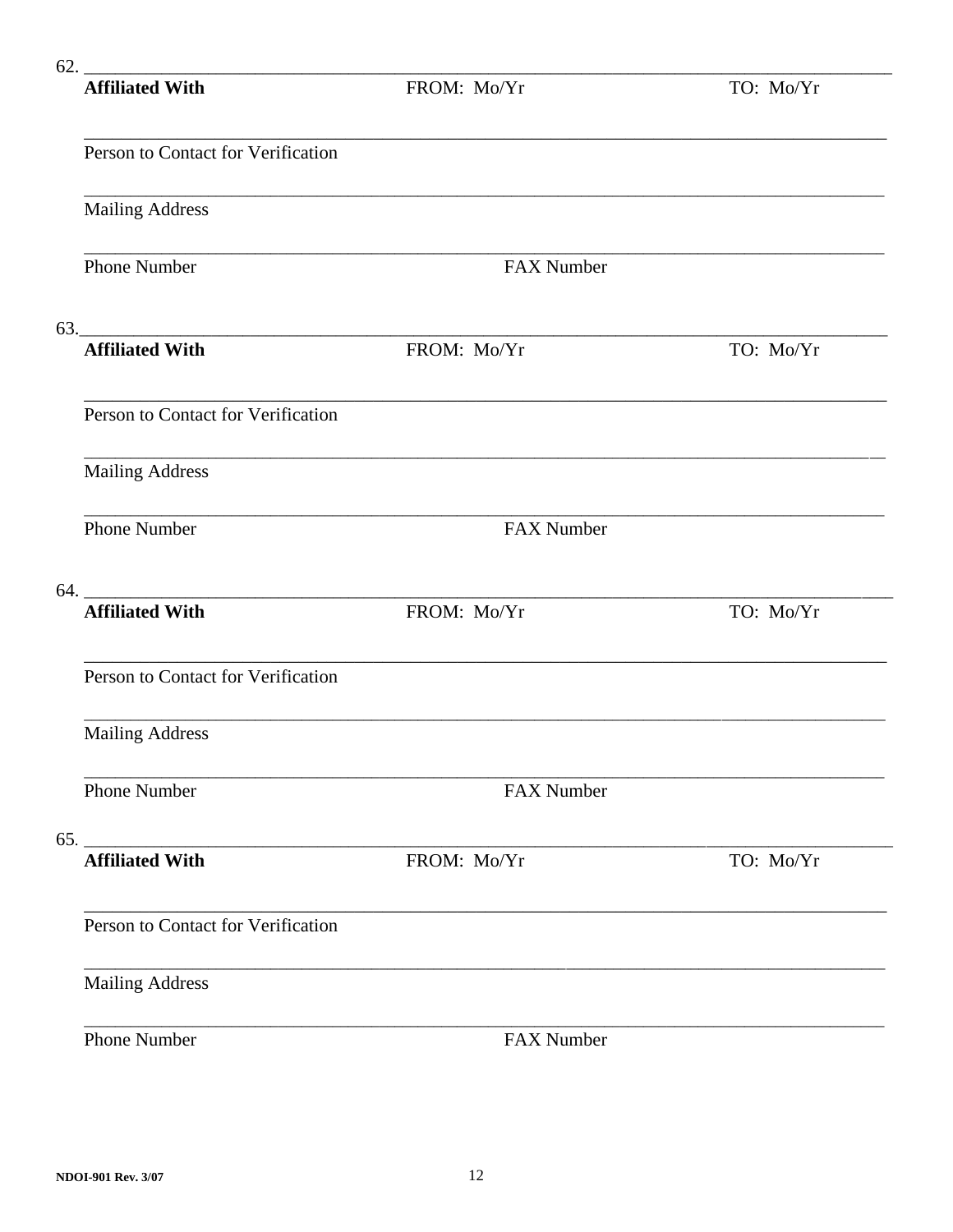## **HOSPITAL AND OTHER HEALTH CARE ENTITY MEMBERSHIPS**

List ALL hospitals and surgical centers where you currently have or have had affiliation, membership and/or have been granted privileges. If you have withdrawn an application or you are no longer affiliated with a hospital or surgical center, provide an explanation on a separate page. If an explanation is attached, make sure the original entry is denoted. For any time period not covered by an affiliation or training, please provide a written explanation.

## 66. **Hospital/SurgicalCenter**

| <b>Affiliated With</b>             | FROM: Mo/Yr       | TO: Mo/Yr                                |
|------------------------------------|-------------------|------------------------------------------|
| Person to Contact for Verification |                   |                                          |
| <b>Mailing Address</b>             |                   |                                          |
| <b>Phone Number</b>                | <b>FAX Number</b> |                                          |
|                                    |                   |                                          |
| 67. Hospital/Surgical Center       |                   |                                          |
| <b>Affiliated With</b>             | FROM: Mo/Yr       | TO: Mo/Yr                                |
| Person to Contact for Verification |                   |                                          |
| <b>Mailing Address</b>             |                   |                                          |
| <b>Phone Number</b>                | FAX Number        |                                          |
|                                    |                   |                                          |
| 68. Hospital/Surgical Center       |                   |                                          |
| <b>Affiliated With</b>             | FROM: Mo/Yr       | TO: Mo/Yr                                |
| Person to Contact for Verification |                   |                                          |
| <b>Mailing Address</b>             |                   |                                          |
| <b>Phone Number</b>                | <b>FAX Number</b> |                                          |
|                                    |                   | () Check here if explanation is attached |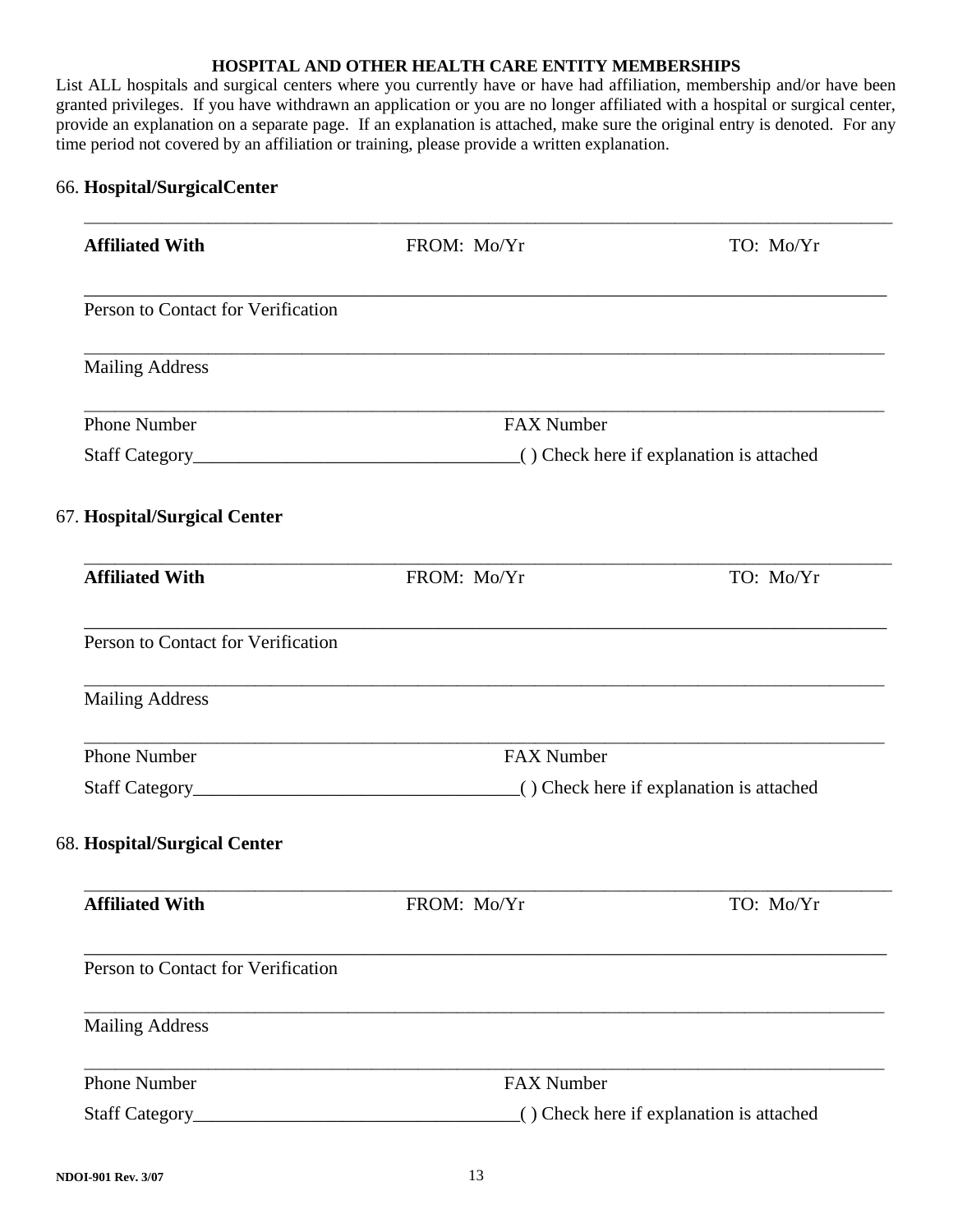| <b>Affiliated With</b>             | FROM: Mo/Yr       | TO: Mo/Yr                                |
|------------------------------------|-------------------|------------------------------------------|
| Person to Contact for Verification |                   |                                          |
| <b>Mailing Address</b>             |                   |                                          |
| <b>Phone Number</b>                | <b>FAX Number</b> |                                          |
|                                    |                   | () Check here if explanation is attached |
| 70. Hospital/Surgical Center       |                   |                                          |
| <b>Affiliated With</b>             | FROM: Mo/Yr       | TO: Mo/Yr                                |
| Person to Contact for Verification |                   |                                          |
| <b>Mailing Address</b>             |                   |                                          |
| <b>Phone Number</b>                | <b>FAX Number</b> |                                          |
|                                    |                   | () Check here if explanation is attached |
| 71. Hospital/Surgical Center       |                   |                                          |
| <b>Affiliated With</b>             | FROM: Mo/Yr       | TO: Mo/Yr                                |
| Person to Contact for Verification |                   |                                          |
| <b>Mailing Address</b>             |                   |                                          |
| <b>Phone Number</b>                | <b>FAX Number</b> |                                          |
| <b>Staff Category</b>              |                   | () Check here if explanation is attached |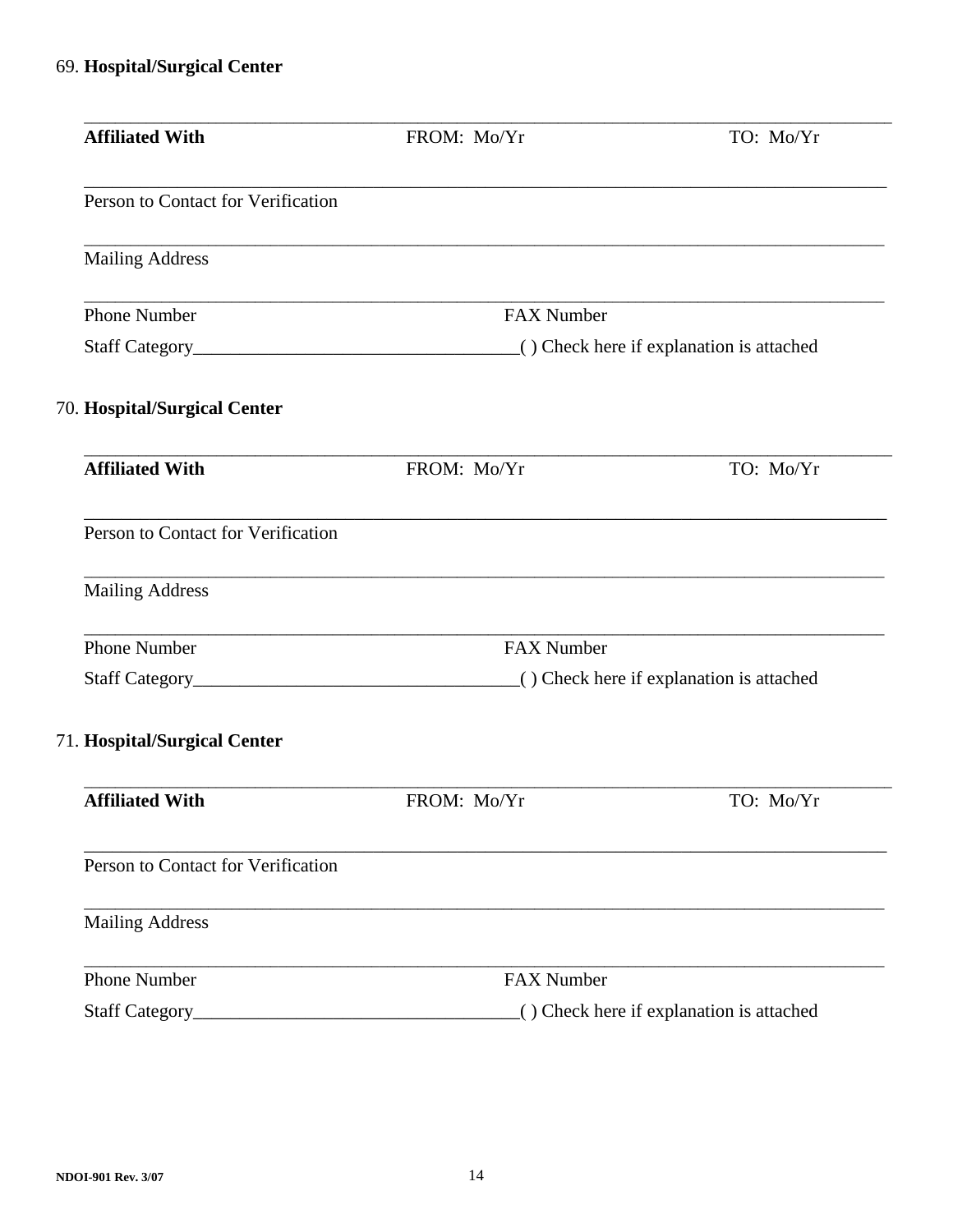# **PROFESSIONAL LIABILITY (MALPRACTICE) INSURANCE**

Attach copy of present policy face sheet and list **ALL** insurance carriers for the past 10 years. Attach additional sheets if necessary.

| <b>Mailing Address</b> |                       |                   |                        |
|------------------------|-----------------------|-------------------|------------------------|
| <b>Phone Number</b>    |                       | <b>FAX Number</b> |                        |
| Policy#                | <b>Effective Date</b> |                   | <b>Expiration Date</b> |
|                        |                       |                   |                        |
|                        |                       |                   |                        |
| <b>Mailing Address</b> |                       |                   |                        |
| <b>Phone Number</b>    |                       | <b>FAX Number</b> |                        |
| Policy#                | <b>Effective Date</b> |                   | <b>Expiration Date</b> |
|                        |                       |                   |                        |
|                        |                       |                   |                        |
| <b>Mailing Address</b> |                       |                   |                        |
| <b>Phone Number</b>    |                       | <b>FAX Number</b> |                        |
| Policy#                | <b>Effective Date</b> |                   | <b>Expiration Date</b> |
|                        |                       |                   |                        |
|                        |                       |                   |                        |
| <b>Mailing Address</b> |                       |                   |                        |
| Phone Number           |                       | FAX Number        |                        |
| Policy#                | <b>Effective Date</b> |                   | <b>Expiration Date</b> |
|                        |                       |                   |                        |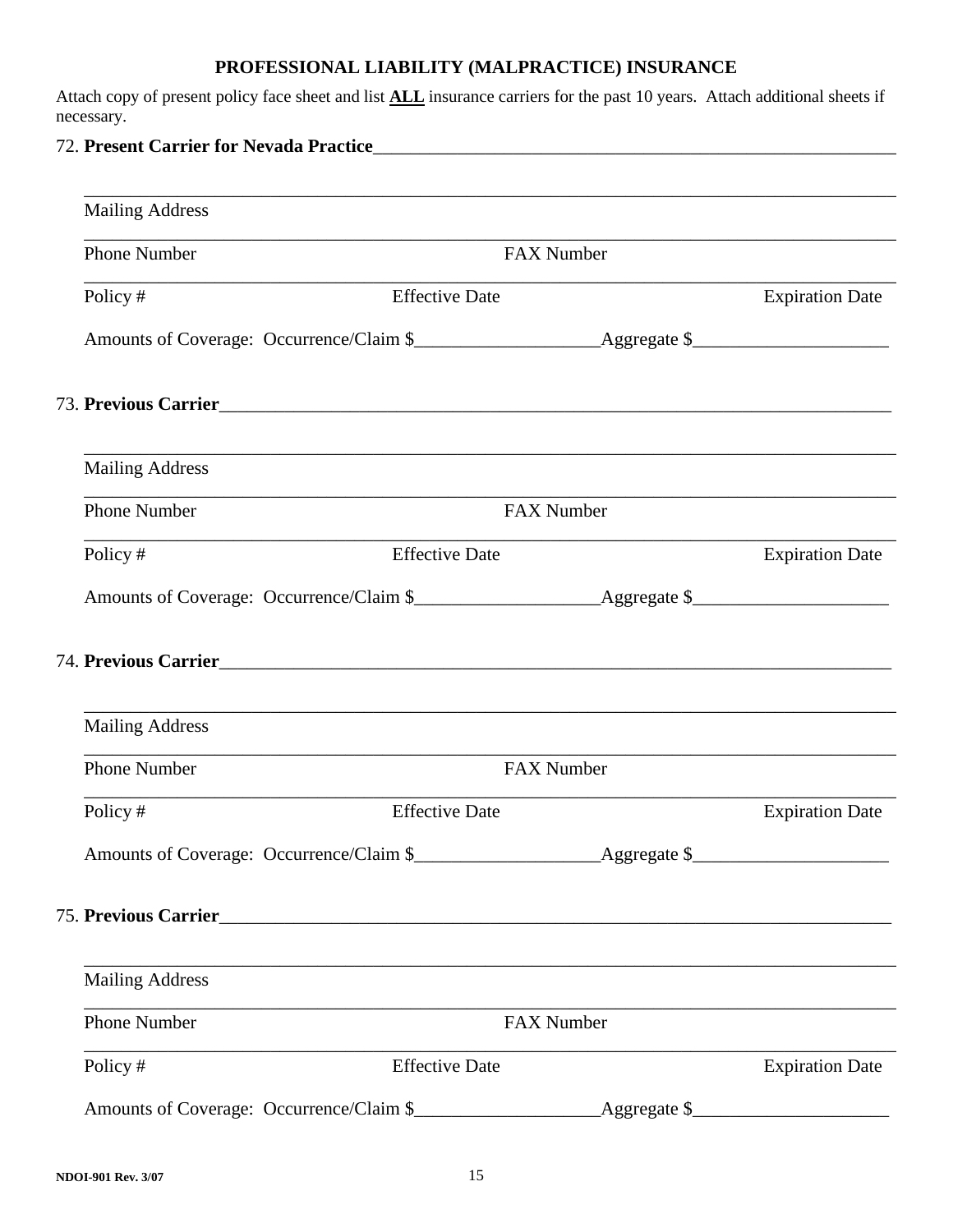## **CONTINUING MEDICAL EDUCATION/CEU**

76. Attach documentation of continuing medical education/CEU courses attended during the previous two (2) years, if applicable. Indicate which is specialty specific. Approved documentation includes a copy of CME/CEU Certificates or a list from a recognized professional organization such as AOA, AAFP, AMA, AAOS, etc.

## **PEER REFERENCES**

MD/DO, DDS/DMD, etc.: List the names and complete information of three (3) peer references, other than associates, relatives, prospective associates or training directors with equivalent licensure (MD/DO, DDS/DMD, etc.) who have, within the past three (3) years*, personal knowledge* of your current clinical abilities, ethical character and ability to work with others. At least two of the references should be of your same specialty.

AHPs: List three physicians who are familiar with your clinical abilities and recent practice. Note: references will be evaluated primarily by the extent of direct clinical observation and other work with the applicant. If you are applying for CRNFA privileges, some Entities require each physician to complete a Statement of Physician Sponsorship form (contact Entity for form).

| <b>Peer Reference</b>           | Specialty         |  |
|---------------------------------|-------------------|--|
| <b>Complete Mailing Address</b> |                   |  |
| <b>Phone Number</b>             | <b>FAX Number</b> |  |
|                                 |                   |  |
| <b>Peer Reference</b>           | Specialty         |  |
| <b>Complete Mailing Address</b> |                   |  |
| <b>Phone Number</b>             | <b>FAX Number</b> |  |
|                                 |                   |  |
| <b>Peer Reference</b>           | Specialty         |  |
| <b>Complete Mailing Address</b> |                   |  |
| <b>Phone Number</b>             | <b>FAX Number</b> |  |
|                                 |                   |  |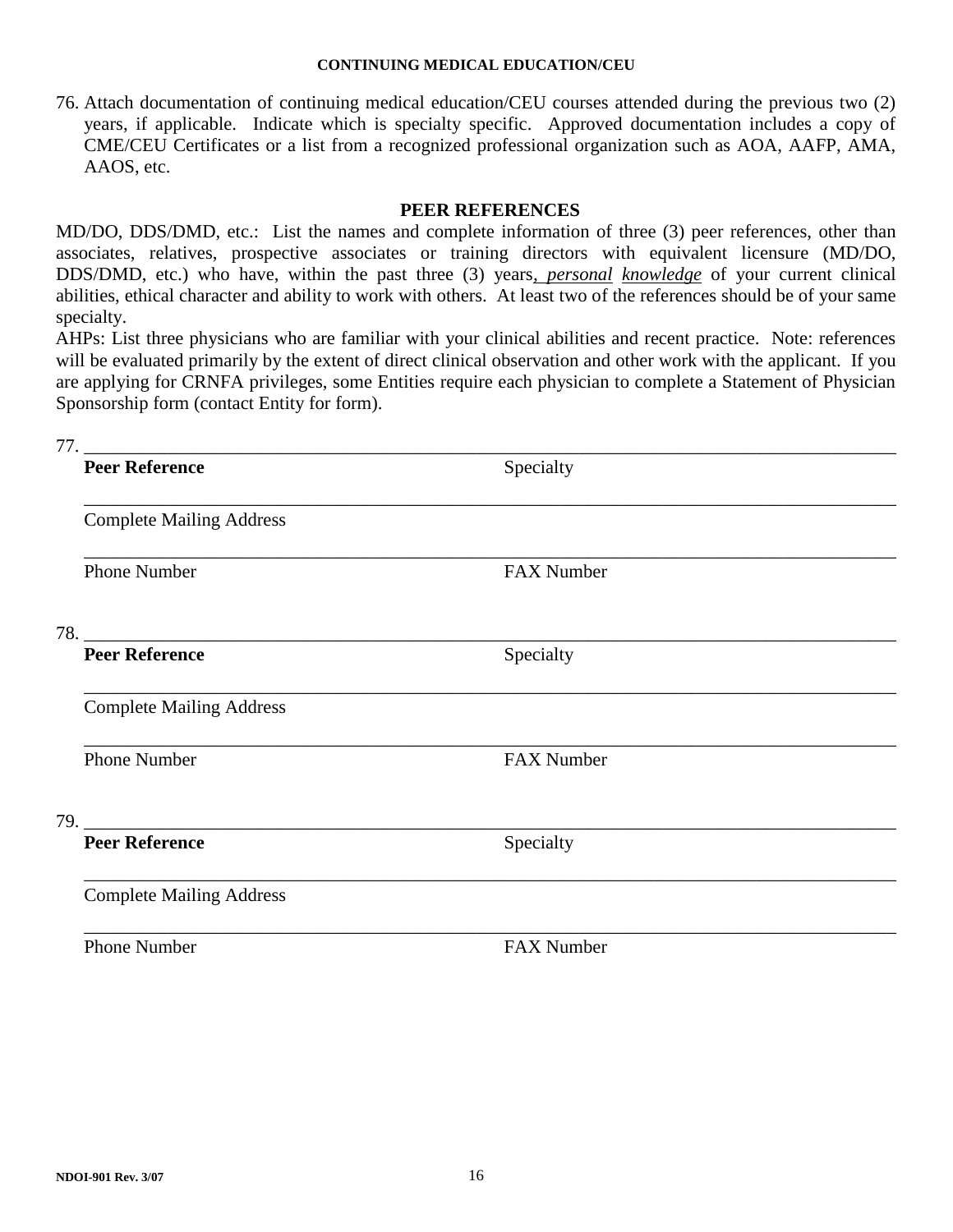# **PRACTITIONER QUESTIONNAIRE**

If an answer to any of the following questions is YES, please provide full details on a separate sheet, to include date of occurrence, description of events and current status.

| A.        | Has your license to practice medicine in any jurisdiction ever been denied, revoked,<br>voluntarily or involuntarily terminated, relinquished, suspended, otherwise limited or<br>restricted, or been made subject to a program of probation, or have you ever been issued a<br>citation or letter of reprimand by the licensing agency, or have formal or informal<br>proceedings, or investigations, toward any of those ends ever been commenced?                                                                                                                                            | $\Box$ YES $\Box$ NO |                      |
|-----------|-------------------------------------------------------------------------------------------------------------------------------------------------------------------------------------------------------------------------------------------------------------------------------------------------------------------------------------------------------------------------------------------------------------------------------------------------------------------------------------------------------------------------------------------------------------------------------------------------|----------------------|----------------------|
| <b>B.</b> | Has your medical staff membership or medical staff status at any hospital or comparable<br>acute or long term care facility or ambulatory surgery center or comparable facility, ever<br>been denied, revoked, voluntarily or involuntarily terminated, relinquished, suspended, or<br>restricted or limited, based on patient care or professional conduct reasons, or have formal or<br>informal proceedings, or investigations, toward any of those ends ever been commenced?                                                                                                                |                      | $\Box$ YES $\Box$ NO |
| C.        | Have your admitting or clinical privilege(s) at any other hospital, or at any comparable acute<br>or long term care facility, or ambulatory surgery center or comparable facility, ever been<br>denied, revoked, voluntarily or involuntarily terminated, relinquished, suspended, or<br>restricted or limited, based on patient care or professional conduct reasons, or have formal or<br>informal proceedings, or investigations, toward any of those ends ever been commenced?                                                                                                              | $\Box$ YES $\Box$ NO |                      |
| D.        | Have you ever voluntarily or involuntarily relinquished medical staff membership or status,<br>admitting or clinical privileges, withdrawn an application for membership or privileges at<br>any hospital or comparable acute or long term care facility, or ambulatory surgery center or<br>comparable facility, after notification of the actual or imminent commencement of a formal<br>or informal review, or investigation of your practice, credentials or professional conduct?                                                                                                          | $\Box$ YES $\Box$ NO |                      |
| Ε.        | Has your membership, participation, privileges, contractual affiliation or other status with<br>any health maintenance organization, medical group, ambulatory or outpatient care center,<br>clinic, independent practice association, preferred provider organization, or any other<br>comparable health care entity ever been denied, revoked, voluntarily or involuntarily<br>terminated, suspended, restricted or limited based upon patient care or professional conduct<br>grounds, or have formal or informal proceedings, or investigations toward any of those<br>ends been commenced? | $\Box$ YES $\Box$ NO |                      |
| F.        | Have you ever voluntarily or involuntarily relinquished membership, participation,<br>privileges, a contractual affiliation or other comparable status with any health maintenance<br>organization, medical group, ambulatory or outpatient care center, clinic, independent<br>practice association, preferred provider organization, or any other comparable health care<br>entity after notification of the actual or imminent commencement of a formal or informal<br>review or investigation, of your practice or professional conduct?                                                    | $\Box$ YES $\Box$ NO |                      |
| G.        | Has your membership or status in any state or local professional society or other comparable<br>medical organization ever been denied, revoked, voluntarily or involuntarily terminated,<br>suspended or restricted based upon patient care or professional conduct concerns, or have<br>formal or informal proceedings, or investigations toward any of those ends ever been<br>commenced?                                                                                                                                                                                                     | $\Box$ YES $\Box$ NO |                      |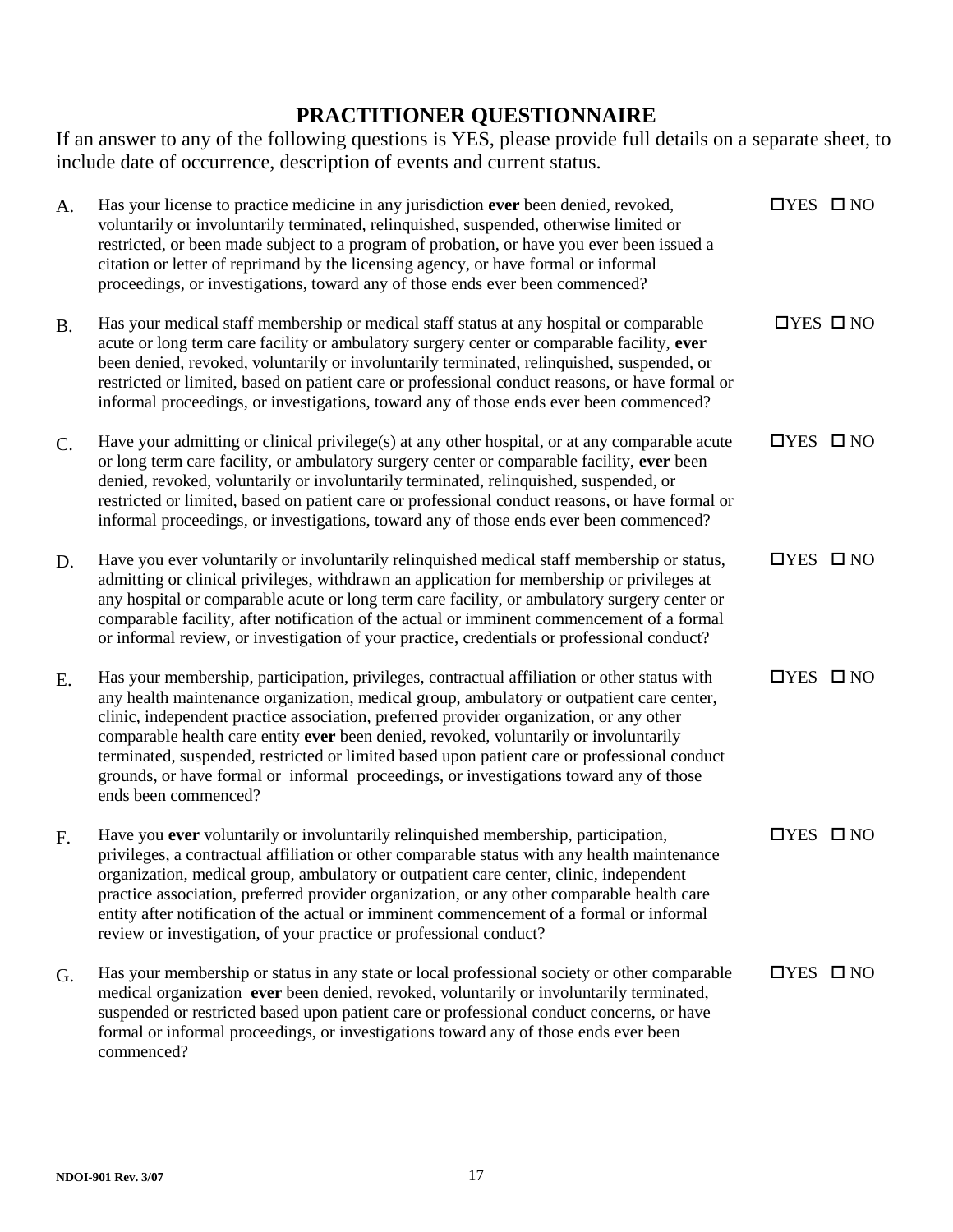| Η. | Has your status as a participating provider in the Medicare, Medicaid, or Tricare (formerly<br>Champus) programs ever been sanctioned, denied, suspended, voluntarily or involuntarily<br>terminated, limited or revoked, or have formal or informal proceedings, or investigations<br>toward any of those ends ever been commenced?                                                                                                                                                                                                                                                                                                                              | $\Box$ YES $\Box$ NO |              |
|----|-------------------------------------------------------------------------------------------------------------------------------------------------------------------------------------------------------------------------------------------------------------------------------------------------------------------------------------------------------------------------------------------------------------------------------------------------------------------------------------------------------------------------------------------------------------------------------------------------------------------------------------------------------------------|----------------------|--------------|
| Ι. | Has a letter of concern or reprimand ever been issued to you?                                                                                                                                                                                                                                                                                                                                                                                                                                                                                                                                                                                                     | $\Box$ YES $\Box$ NO |              |
| J. | Have you ever been denied professional liability insurance or has your policy been<br>canceled?                                                                                                                                                                                                                                                                                                                                                                                                                                                                                                                                                                   | $\Box$ YES $\Box$ NO |              |
| K. | (1) Have you ever been named in a complaint based on allegations of professional<br>negligence or professional misconduct or have you received notice of intent to commence<br>litigation of that type? Note: Make copies of the attached Malpractice Claim Information<br>Worksheet and complete for each case. ? Note: Make copies of the attached<br>Malpractice Claim Information Worksheet and complete for each case.                                                                                                                                                                                                                                       | $\Box$ YES $\Box$ NO |              |
|    | (2) With regard to any suit, has it resulted in a judgment, a settlement, or other final<br>disposition, or is it still pending? Note: Make copies of the attached Malpractice Claim<br><b>Information Worksheet and complete for each case.</b>                                                                                                                                                                                                                                                                                                                                                                                                                  | $\Box$ YES $\Box$ NO |              |
| L. | Does your professional liability (malpractice) coverage exclude you from performing any<br>specific procedures(s) or practicing portions of your specialty for which you are requesting<br>privileges?                                                                                                                                                                                                                                                                                                                                                                                                                                                            | $\Box$ YES $\Box$ NO |              |
| M. | Has your specialty board certification or eligibility ever been denied, revoked, voluntarily or<br>involuntarily terminated, suspended, or have formal or informal proceedings, or<br>investigations toward any of those ends been commenced?                                                                                                                                                                                                                                                                                                                                                                                                                     | $\Box$ YES $\Box$ NO |              |
| N. | Has your Drug Enforcement Agency or other controlled substances authorization ever been<br>denied, revoked, voluntarily or involuntarily terminated, suspended, or restricted or have<br>formal or informal proceedings, or investigations toward any of those ends been<br>commenced?                                                                                                                                                                                                                                                                                                                                                                            | $\Box$ YES $\Box$ NO |              |
| O. | Have you ever been convicted of a criminal offense other than a minor traffic violation?                                                                                                                                                                                                                                                                                                                                                                                                                                                                                                                                                                          | $\Box$ YES           | $\square$ NO |
| P. | Are you now or have you <b>ever</b> been addicted to a controlled substance or alcohol? If the<br>answer to this question is yes, please provide the name, address and a full description of any<br>rehabilitation program in which you are now participating or in which you have participated<br>as well as the name and title of the individual who can describe your care and participation<br>in that program. An organization may require that you complete a Health Status Form<br>which provides the name and title of the individual/organization (counselor/diversion<br>program/treating provider) who can advocate on behalf of your sobriety status. | $\Box$ YES $\Box$ NO |              |
| Q. | Do you currently use illegal drugs?                                                                                                                                                                                                                                                                                                                                                                                                                                                                                                                                                                                                                               | $\Box$ YES $\Box$ NO |              |
| R. | Do you have any mental or physical condition that may significantly affect your ability to<br>practice medicine or to exercise the particular privileges that you have requested? If so, do<br>you believe that, with reasonable accommodation, you will be able to provide care meeting<br>the standards controlling the award of privileges and status that you seek?                                                                                                                                                                                                                                                                                           | $\Box$ YES $\Box$ NO |              |
| S. | Would you require an accommodation in order for you to exercise medical staff duties or the<br>privileges requested safely and completely?                                                                                                                                                                                                                                                                                                                                                                                                                                                                                                                        | $\Box$ YES $\Box$ NO |              |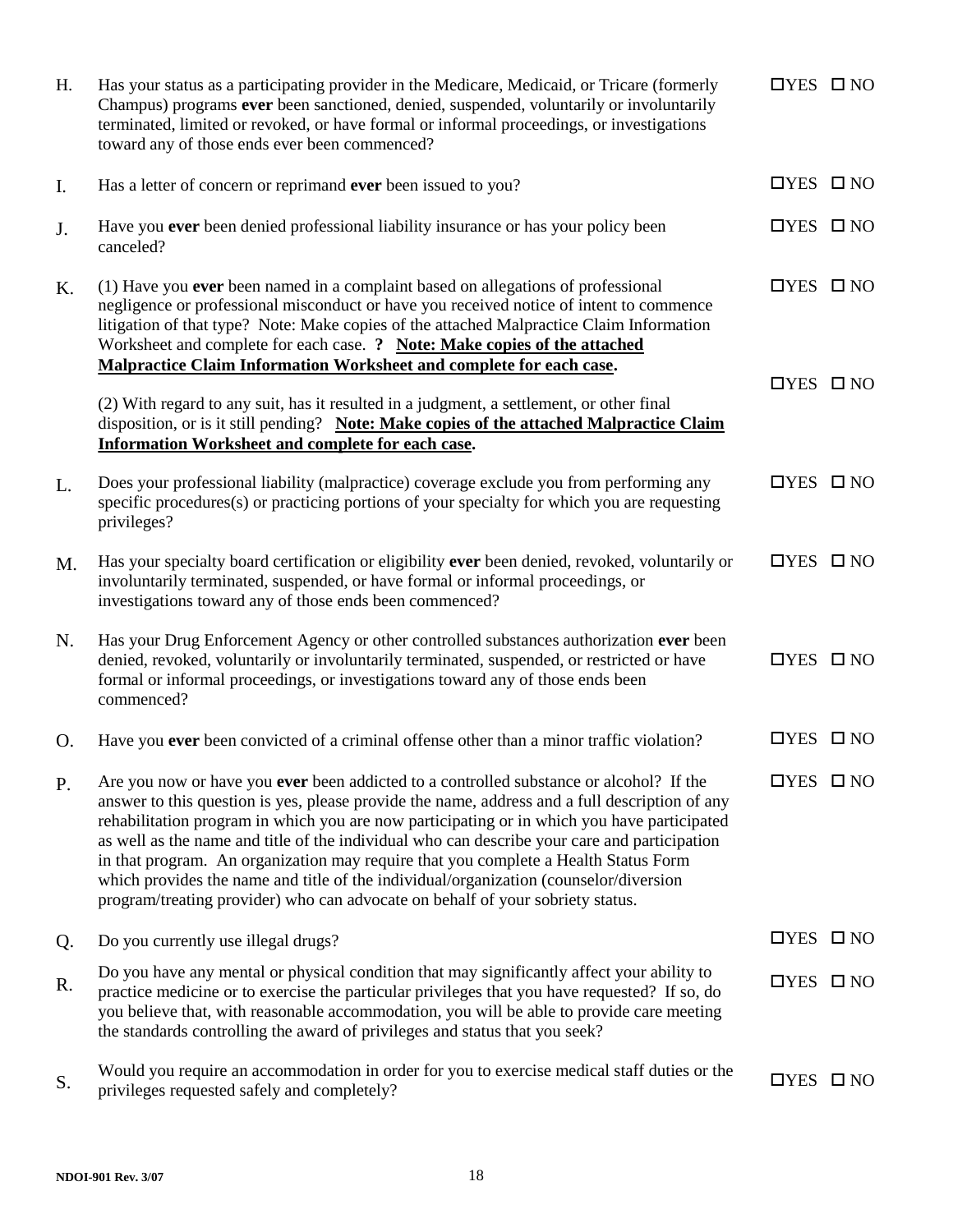#### **Standard Authorization, Attestation and Release for Health Plans, Health Insurers and Health Care Organizations (Not for Use for Employment Purposes)**

## **Purpose of Form**

This form has been developed for use by Nevada health plans and health insurers, and may be used by hospitals and other healthcare organizations. Its purpose is to provide a single consolidated form for use by applicants for participation as a provider (hereinafter, "Participation") with health plans or health insurers and may be used for hospital and other healthcare organization medical staff membership and clinical privileges (hereinafter, sometimes, "Membership"). This form, once properly completed will be accepted by all Nevada health plans and health insurers and may be accepted by hospitals and other healthcare organizations (hereinafter, collectively referred to as "Entities").

## **Acknowledgements and Agreements with respect to Health Plans and Health Insurers**

I understand and agree that, as part of the credentialing application process for Participation at or with each health plan or health insurer and any of their affiliated Entities, I am required to provide sufficient and accurate information for a proper evaluation of my current licensure, relevant training and/or experience, clinical competence, health status, character, ethics, and any other criteria used by them for determining initial and ongoing eligibility for Participation.

### **Acknowledgements and Agreements with respect to Healthcare Organizations**

By filing this application, I agree to be bound by the bylaws, rules and regulations, policies, and code of conduct of each and every medical center, medical staff and other healthcare organizations to which I am applying in Nevada. I understand that I have an opportunity to review those bylaws, rules and regulations and policies.

I understand that it is my responsibility to assure that a copy of this application is sent to each and every healthcare organization to which I wish to apply.

I understand that my misrepresentation or significant omission in this application constitutes cause for denial or for subsequent revocation of membership and privileges. I also understand that I have an opportunity to review the information submitted in support of this application pursuant to each entity's policy regarding review. If during the process of credentialing, an entity receives information that varies substantially from information I have provided, I will be notified of this and will have an opportunity to correct erroneous information. I have the right, upon request, to be informed of the status of my application.

I recognize that as the applicant I bear the burden of demonstrating that I am qualified and remain qualified for the award of membership and privileges in accord with the criteria and standards described in the applicable bylaws and comparable documents, and I recognize that I have the burden of resolving any reasonable doubts about my qualifications for membership and privileges.

In order to facilitate the evaluation of this application and the assessment of any subsequent exercise of privileges, I agree to meet and cooperate with the various officers, representatives and committees charged with responsibility for credentialing and peer review activities.

I understand that the evaluation of credentials shall be accomplished in a professional manner, and that I will be afforded an appropriate review in the event that action on this application is adverse in accordance with the bylaws or rules pertaining to each organization.

As part of this application, I pledge that if I am granted the requested membership and privileges, I will maintain an ethical practice in accord with applicable bylaws, and specifically that I will: a) Refrain from fee splitting or other inducements relating to patient referral; b) Provide for the continuous care and supervision of my patients; c) Refrain from delegating the responsibility for diagnosis or care of hospitalized patients to a medical practitioner who is not qualified to undertake this responsibility and who is not adequately supervised; d) Seek consultations whenever necessary or requested by the patient or family; e) Abide by all applicable and generally recognized ethical principles applicable to my profession and to each and every healthcare entity to which I am applying; and f) Maintain the confidentiality of patient information received by both paper and electronic means.

Furthermore, should I be granted the requested membership and privileges, I will accept appropriate committee assignments and otherwise assist, as requested, in the discharge of medical staff responsibilities.

### **Acknowledgements and Agreements with Respect to all Entities**

## **Independent Action, No Employment**

I acknowledge that each Entity has its own criteria for acceptance, and I may be accepted or rejected by each independently. I further acknowledge and understand that my cooperation in obtaining information and my consent to the release of information do not guarantee that any Entity will grant me Membership or Participation. I understand that my application for Membership or Participation with the Entity is not an application for employment with the Entity and that acceptance of my application by the Entity will not result in my employment by the Entity.

### **Authorization of Investigation Concerning Application for Membership or Participation**

I authorize the following individuals including, without limitation, the Entity, its representatives, employees, and/or designated agent(s); the Entity's affiliated Entities and their representatives, employees, and/or designated agents; and the Entity's designated professional credentials verification organization (collectively referred to as "Agents"), to investigate information, which includes both oral and written statements, records, and documents, concerning my application for Membership or Participation. I agree to allow the Entity and/or its Agent(s) to inspect all records and documents relating to such an investigation.

#### **Authorization of Third-Party Sources to Release Information Concerning Application for Membership or Participation**

I authorize any third party, including, but not limited to, individuals, agencies, medical groups, Entities responsible for credentials verification, corporations, companies, employers, former employers, hospitals, health plans, health maintenance organizations, managed care organizations, law enforcement or licensing agencies, insurance companies, educational and other institutions, military services, medical credentialing and accreditation agencies, professional medical societies, the Federation of State Medical Boards, the National Practitioner Data Bank, and the Health Care Integrity and Protection Data Bank, to release to the Entity and/or its Agent(s), information, including otherwise privileged or confidential condition, alcohol or chemical dependency diagnosis and treatment, ethics, behavior, or any other matter reasonably having a bearing on my qualifications for Membership or Participation in, or with, the Entity. I authorize my current and past professional liability carrier(s) to release my history of claims that have been made and/or are currently pending against me. I specifically waive written notice from any Entities and individuals who provide information based upon this Authorization, Attestation and Release.

### **Authorization of Release and Exchange of Disciplinary Information**

I hereby further authorize any third party at which I currently have Membership or Participation or had Membership or Participation and/or each third party's agents to release "Disciplinary Information," as defined below, to the Entity and/or its Agent(s). I hereby further authorize the Agent(s) to release Disciplinary Information about any disciplinary action taken against me to its participating Entities at which I have Membership or Participation, and as may be otherwise required by law. As used herein, "Disciplinary Information" means information concerning: a) any action taken by such health care organizations, their administrators, or their medical or other committees to revoke, deny, suspend, restrict, or condition my Membership or Participation or impose a corrective action plan; b) any other disciplinary action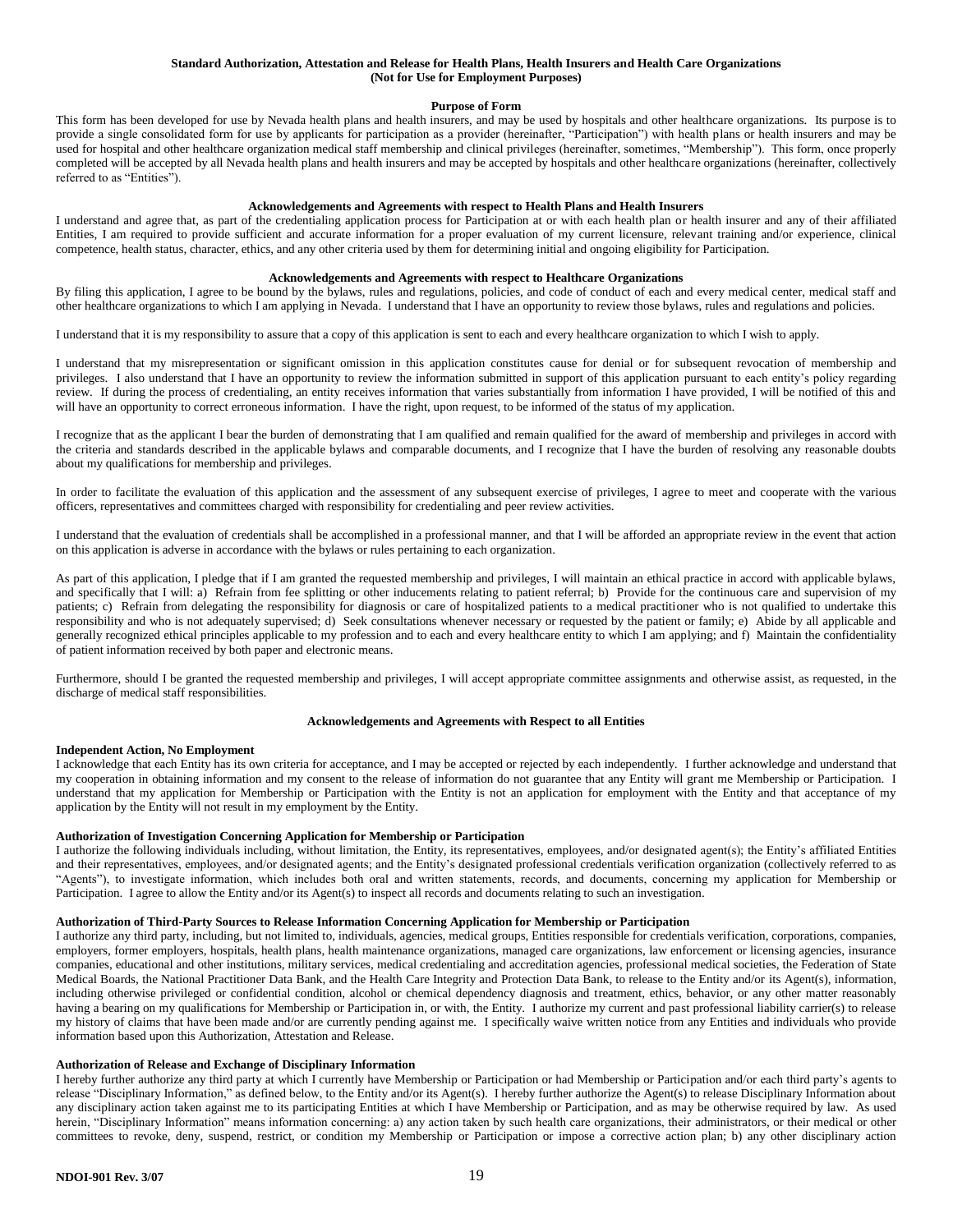involving me, including, but not limited to, discipline in the employment context; or c) my resignation prior to the conclusion of any disciplinary proceedings or prior to the commencement of formal charges, but after I had knowledge that such formal charges were being (or are being) contemplated and/or were (or are) in preparation.

#### **Authorization of Release Among Entities**

Moreover, I consent to the communication and release of information and documents (including medical staff records and patient care records) among the Entities to which I apply and the release of the same by and to any and all other hospitals, medical staffs, medical schools, training programs, medical societies, professional associations, professional liability insurers, licensing authorities, specialty boards, health maintenance organizations, health plans, health insurers, medical groups, ambulatory or outpatient care center, clinics, independent practice associations and any and all other sources that may be available for the purpose of evaluating my professional education, training, experience, character, conduct and judgment. In this regard, care shall be taken to safeguard the privacy of medical information and the confidentiality of medical staff information and medical records

I specifically authorize the transmission of this application and all supporting documentation, and all information collected during the credentialing process, to each and every component of the Entities in which I have sought Membership or Participation, and I further fully authorize the release of that documentation or information to any health plan, health insurer, hospital, medical staff, medical group or other health care entity that may seek it as part of an authorized credentialing or peer review process.

#### **Required HIPAA Privacy Rule, Nevada Law Provisions**

I understand and agree that some of the information to be disclosed pursuant to this Authorization may include information that is "protected health information" under 45 CFR parts 160 and 164, and may also include information protected under Nevada or other federal law ("other confidential medical information"); including blood, breath or urine test results, communicable disease information, information about sexually transmitted disease, (including HIV and AIDS), information about mental health treatment I have sought and/or received, and/or information about drug and/or alcohol abuse treatment I have sought and/or received.

This authorization will expire upon my retirement from medical practice. I acknowledge: a) that I have the right to revoke the authorization as it relates to protected health information and/or other confidential medical information at any time, and b) that I understand that once protected information is disclosed, it may no longer be protected by federal privacy law. I may revoke this authorization in this regard only in a writing sent by certified mail to the organization to which I originally furnished this Statement. The revocation will be effective only upon receipt.

#### **Release from Liability**

I release from all liability and hold harmless any Entity, its Agent(s), and any other third party for their acts performed in good faith and without malice unless such acts are due to the gross negligence or willful misconduct of the Entity, its Agent(s), or other third party in connection with the gathering, release and exchange of, and reliance upon, information used in accordance with this Authorization, Attestation and Release. I further agree not to sue any Entity, any Agent(s), or any other third party for their acts, defamation or any other claims based on statements made in good faith and without malice or misconduct of such Entity, Agent(s) or third party in connection with the credentialing process. This release shall be in addition to, and in no way shall limit any other applicable immunities provided by law for peer review and credentialing activities.

I fully release from liability any person or entity, including any and all representatives of the Entities and any representative, agent or component thereof, that requests or provides information in connection with the evaluation of my application, credentials and practice, to the fullest extent allowed by applicable statutes, regulations and judicial decisions. Moreover, I fully release from liability the participating entities to which I am applying and any Agent or component thereof, and all other persons or Entities participating in the evaluation of my credentials and practice from any and all liability for their actions and decisions, to the fullest extent allowed by applicable statutes, regulations and judicial decisions.

In this Authorization, Attestation and Release, all references to the Entity, its Agent(s), and/or other third party include their respective employees, directors, officers, advisors, counsel, and agents. The Entity or any of its affiliates or agents retains the right to allow access to the application information for purposes of a credentialing audit to customers and/or their auditors to the extent required in connection with an audit of the credentialing processes and provided that the customer and/or their auditor executes an appropriate confidentiality agreement. Except with respect to its application to protected health information or other confidential medical information, I understand and agree that this Authorization, Attestation and Release is irrevocable for any period during which I am an applicant for Membership or Participation at an Entity, a member of an Entity's medical or health care staff, or a participating provider of an Entity. I agree to execute another form of consent if law or regulation limits the application of this irrevocable authorization. With respect to protected health information or other confidential medical information, this Authorization may be revoked and provided above. However, I understand that my revocation of this Authorization with respect to protected health information or other confidential medical information or my failure to promptly provide another consent with respect to any other information may be grounds for termination or discipline by the Entity in accordance with the applicable bylaws, rules, and regulations, and requirements of the Entity, or grounds for my termination of Membership or Participation at or with the Entity and will result in the cessation of any action on my application for Membership or Participation. I agree that information obtained in accordance with the provisions of this Authorization, Attestation and Release is not and will not be a violation of my privacy.

I certify that all information provided by me in my application is true, correct, and complete to the best of my knowledge and belief, and that I will notify the Entity and/or its Agent(s) within 10 days of any material changes to the information I have provided in my application or authorized to be released pursuant to the credentialing process. Further, I specifically agree to notify the Entities to which I am applying immediately upon notification upon any significant change or any formally recommended change in licensure status, or any actual or formally recommended denial, suspension or revocation of privileges or membership or status by another healthcare entity, or cancellation or interruption of my professional liability insurance coverage. I understand that corrections to the application are permitted at any time prior to a determination of Membership or Participation by the Entity, and must be submitted on-line or in writing, and must be dated and signed by me (may be a written or an electronic signature). I understand and agree that any material misstatement or omission, as determined solely by the Entity, in my application may constitute grounds for withdrawal of the application from consideration; denial or revocation of Membership or Participation; and/or immediate suspension or termination of Membership or Participation and will result in the cessation of any action on my application for Membership or Participation. This action may be disclosed to the Entity and/or its Agent(s).

I further acknowledge that I have read and understand the foregoing Authorization, Attestation and Release. I understand and agree that a facsimile or photocopy of this Authorization, Attestation and Release shall be as effective as the original.

| Name:                      |                                   |
|----------------------------|-----------------------------------|
|                            |                                   |
| $\sim$<br>пашт<br><b>P</b> | $\mathbf{D}_{\mathbf{a}}$<br>Date |